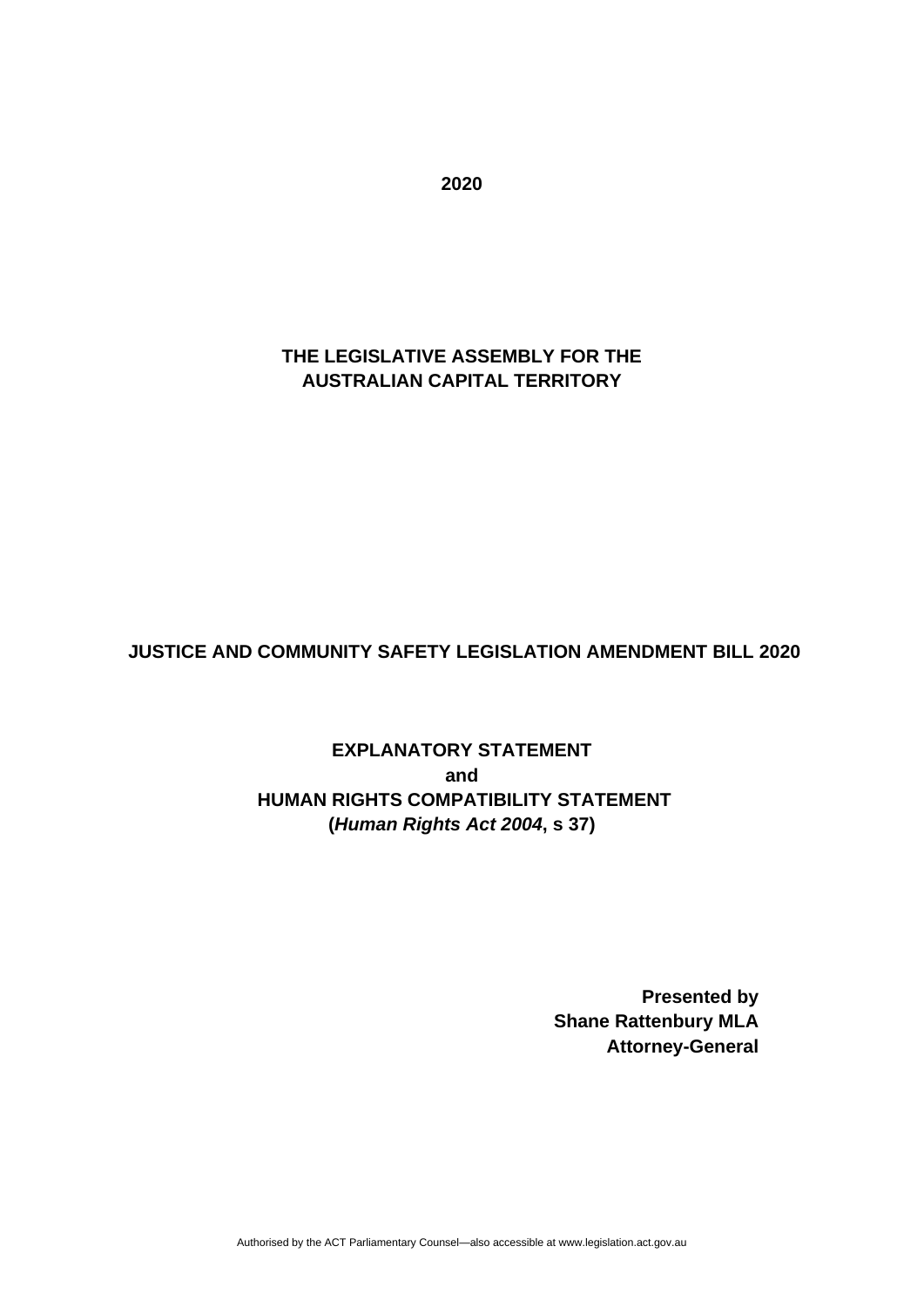#### **JUSTICE AND COMMUNITY SAFETY LEGISLATION AMENDMENT BILL 2020**

**The Bill is not a Significant Bill**. Significant Bills are bills that have been assessed as likely to have significant engagement of human rights and require more detailed reasoning in relation to compatibility with the *Human Rights Act 2004*. Climate change impacts of the Bill have also been considered and no impacts have been identified.

This explanatory statement relates to the Justice and Community Safety Legislation Amendment Bill 2020 as presented to the Legislative Assembly. It has been prepared to assist the reader of the Bill and to help inform debate on it. It does not form part of the Bill and has not been endorsed by the Assembly.

The statement is to be read in conjunction with the Bill. It is not, and is not meant to be, a comprehensive description of the Bill.

#### **OVERVIEW OF THE BILL**

The Bill is an omnibus bill which amends a range of legislation, primarily in the Attorney-General's portfolio, including:

- *ACT Civil and Administrative Tribunal Act 2008;*
- *ACT Civil and Administrative Tribunal Regulation 2009*;
- *Administration and Probate Act 1929*;
- *Associations Incorporation Act 1991*;
- *Crimes (Sentence Administration) Act 2005*;
- *Guardianship and Management of Property Act 1991*;
- *Legal Profession Act 2006*;
- *Legislation Act 2001*;
- *Lotteries Act 1964*;
- *Mental Health Act 2015*;
- *Powers of Attorney Act 2006*;
- *Public Sector Management Act 1994*;
- *Public Trustee and Guardian Act 1985*;
- *Residential Tenancies Act 1997*;
- *Retirement Villages Regulation 2013*;
- *Security Industry Regulation 2003*; and
- *Wills Act 1968*.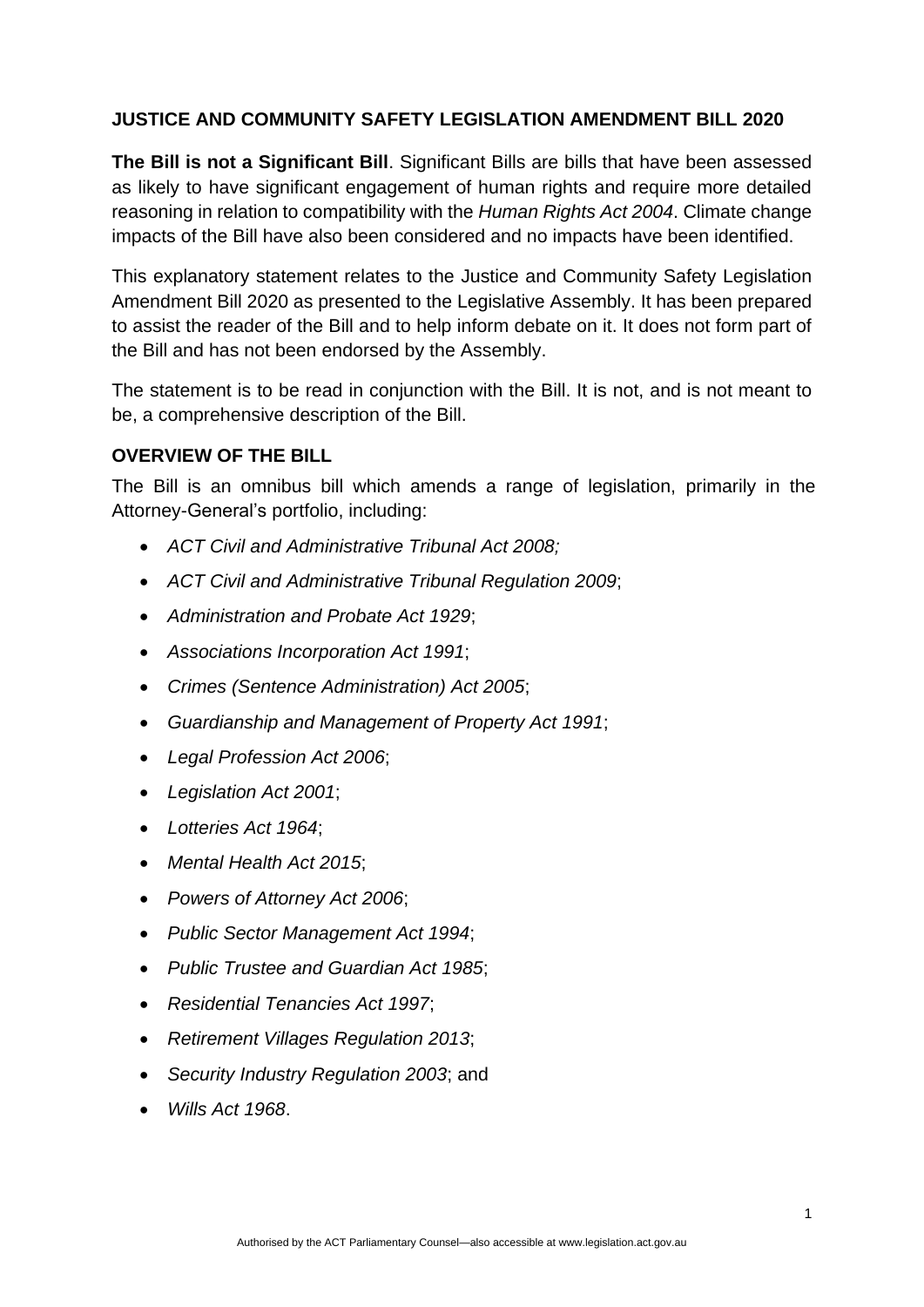#### **SUMMARY OF AMENDMENTS**

#### *ACT Civil and Administrative Tribunal Act 2008* **and** *ACT Civil and Administrative Tribunal Regulation 2009*

The Bill amends the *ACT Civil and Administrative Tribunal Act 2008* (ACAT Act) and *ACT Civil and Administrative Tribunal Regulation 2009* (ACAT Regulation) to allow amounts which are received by the trust account of the ACT Civil and Administrative Tribunal (ACAT Trust) to be used across prescribed purposes under any of the ACAT Trust's authorising laws.

The amendments will support the sustainability of the ACAT Trust and allow the specific streams of funding received by the ACAT Trust to be more flexibly applied across its prescribed purposes. The Bill further amends the ACAT Regulation to clarify that the prescribed purposes of trust amounts paid into the interest trust account in accordance with section 28(3) of the *Residential Tenancies Act 1997* apply to trust amounts paid into the ACAT Trust in accordance with the *Residential Tenancies Act 1997*. It is a technical amendment that is designed to clarify the operation of what the law has been. It is not an amendment that impacts negatively on rights or individuals.

### *Crimes (Sentence Administration) Act 2005* **and** *Mental Health Act 2015*

The Bill amends the *Crimes (Sentence Administration) Act 2005* (CSA Act) to remove the definitions of director-general where the definition refers to the director-general responsible for the *Children and Young People Act 2008* to ensure the Director-General of the Justice and Community Safety Directorate (JACS) is responsible for the Youth Justice Victims Register. The Bill also amends the *Mental Health Act 2015* (MH Act) so that the Victims of Crime Commissioner (VOCC) is empowered to give written notice of the intention to remove a victim from the Affected Person Register. and that a victim has 28 days to respond to the notice in writing to the VOCC if it is believed the victim should remain on the Affected Person Register.

The amendments to the CSA Act and MH Act reflect the relocation of the Youth Justice Victims Register and Affected Persons Register from the Community Services Directorate and ACT Civil and Administrative Tribunal, respectively, to the VOCC at Victim Support ACT. The VOCC will be administering the Youth Justice Register and Affected Person Register on behalf of the Director-General of JACS.

### *Administration and Probate Act 1929*

The Bill amends the *Administration and Probate Act 1929* (AP Act) to update the language of the provision and to clarify the role of the Public Trustee and Guardian (PTG) in the administration of a deceased person's estate. It confirms that upon a person's death, their real and personal property vests in the PTG in accordance with the common law until an administrator or executor is appointed. The amendment clarifies that the PTG *may* administer a person's estate where a person dies and no one is appointed as the executor or administrator of the person's estate. However, the Bill also clarifies that the PTG is *not required* to administer a deceased person's estate,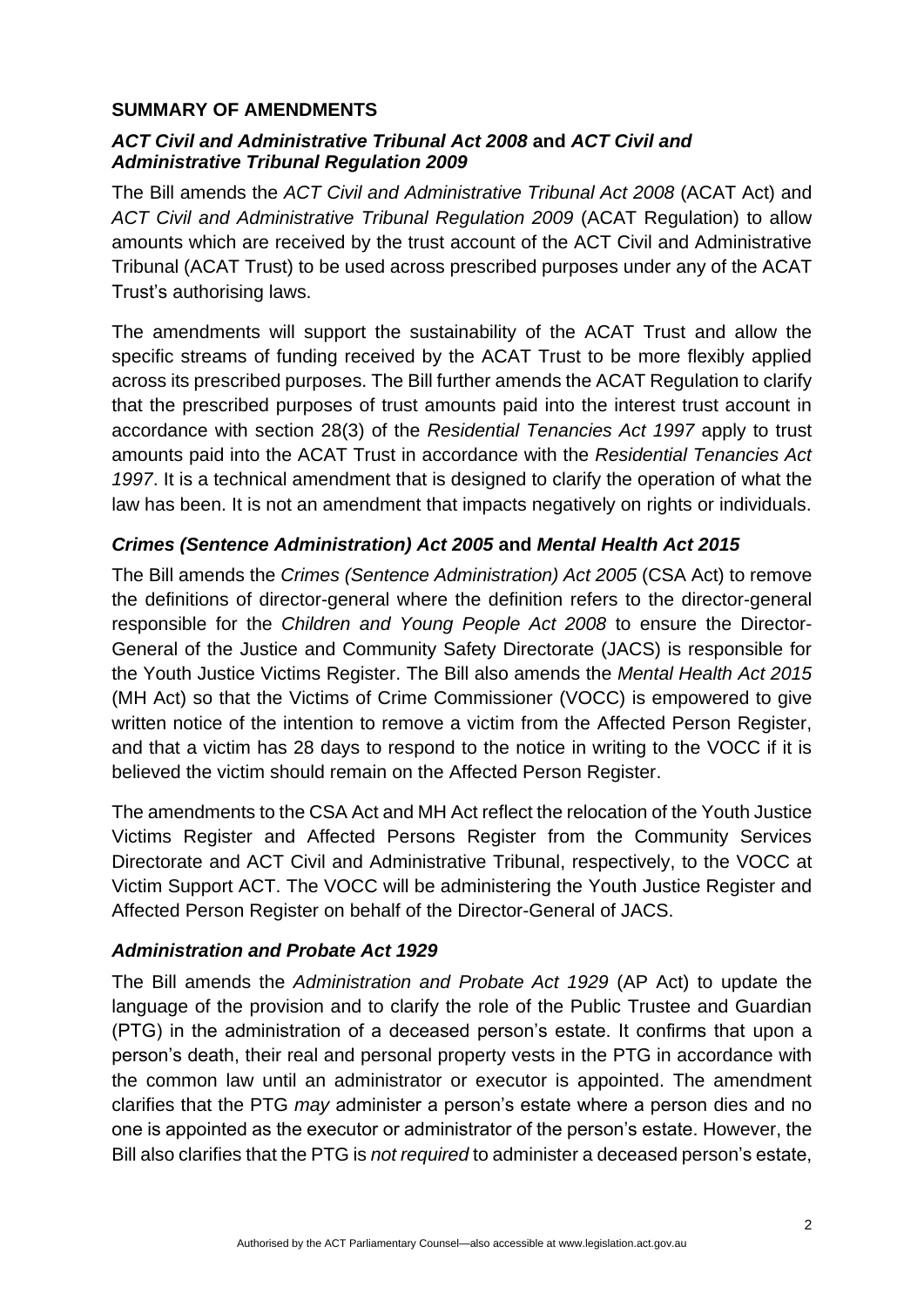act as trustee in any trust created by a deceased person's will, or exercise any discretions, powers, or authorities of a personal representative, trustee or devisee.

The Bill also amends the AP Act to allow intestate estates to vest absolutely (as opposed to contingently) in unmarried persons under the age of 18.

### *Wills Act 1968*

The Bill amends the *Wills Act 1968* (Wills Act) to provide a 30-day survivorship to apply to all persons entitled to take on intestacy. It also clarifies that this 30-day survivorship requirement applies to people born after the death of the intestate who were a foetus in utero at the time of the intestate's death. However, the amendments also provide that the 30-day survivorship rule will not apply where the effect would be that the intestate estate passes to the Territory under section 49CA of the AP Act. The amendments introduce the survivorship clauses in cases of intestacy to promote consistency between testate and intestate estates, reduce delays in the administration of an estate, and to align with Recommendation 40 of the *National Committee for Uniform Succession Laws Intestacy Report* (March 2007).

### *Guardianship and Management of Property Act 1991*

The Bill amends the *Guardianship and Management of Property Act 1991* (GMP Act) to remove the requirement for a principal under an enduring power of attorney (EPOA) to have impaired decision-making capacity before:

- allowing ACAT to make certain directions such as revoking or suspending an EPOA
- allowing the Public Advocate (PA) and PTG to request an attorney under an EPOA to produce records of transactions carried out by the attorney for the principal, where the principal does not have impaired decision-making capacity.

However, the Bill maintains the requirement that the principal must have impaired decision-making capacity before the ACAT can appoint a guardian or manager for the principal under the EPOA. The amendments strengthen the safeguards in the GMP Act and improve protection of older members of our community, including those who may have capacity but are reliant on other persons to carry out important transactions on their behalf. These amendments are also consistent with the overall objectives of the National Plan to Respond to the Abuse of Older Australians (Elder Abuse) 2019- 2023.

### *Powers of Attorney Act 2006*

The Bill amends the *Powers of Attorney Act 2006* (POA Act) to remove, on a permanent basis, the need for a principal under an EPOA to have impaired decisionmaking capacity before:

- an attorney is required to keep accurate records and accounts of all dealings and transactions made under the EPOA; and
- an attorney for a property matter under an EPOA is required to keep the attorney's property separate from the principal's property.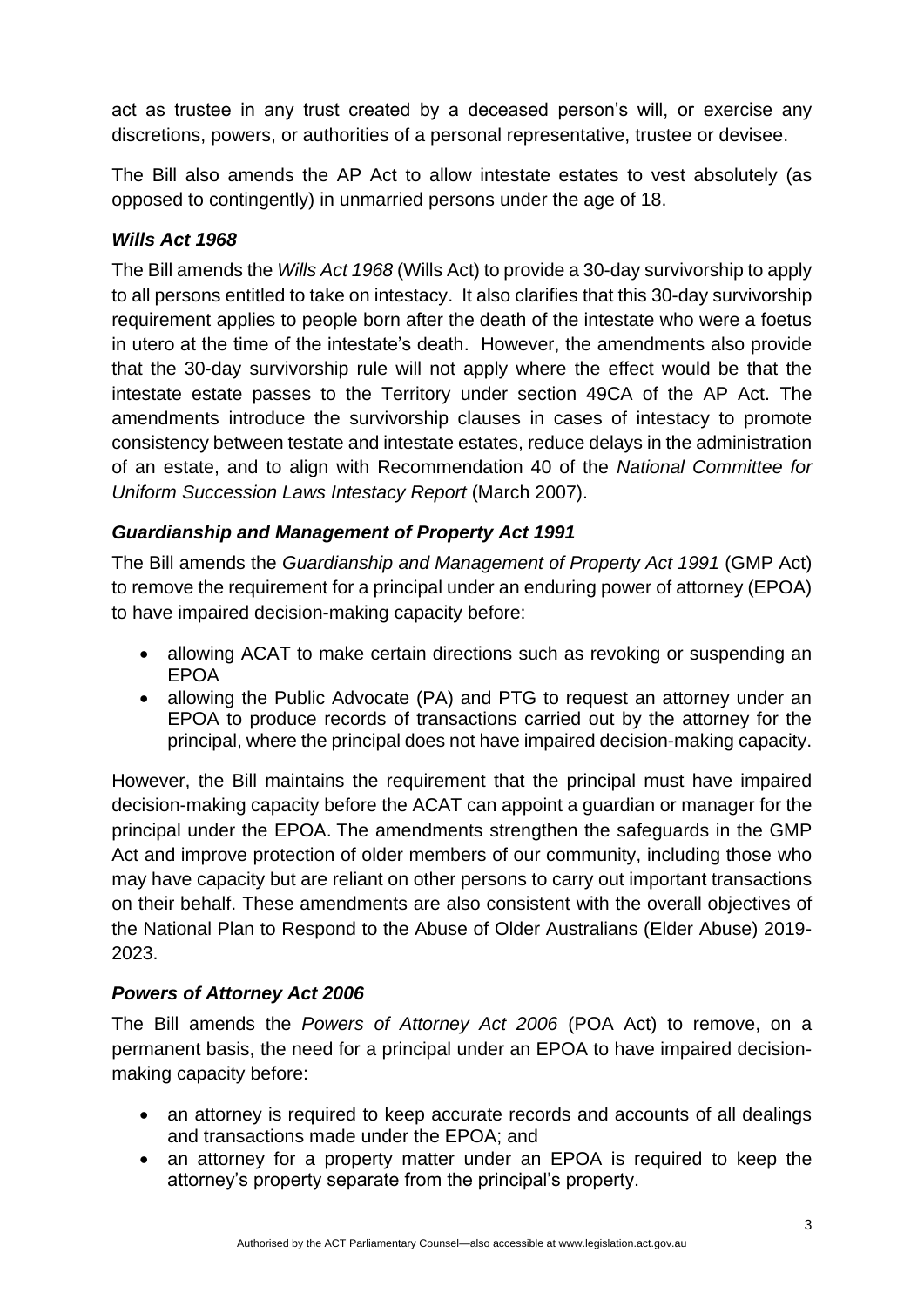Prior to the *COVID-19 Emergency Response Legislation Amendment Act 2020* (COVID-19 Emergency Response Amendment Act), the attorney only had the obligations while a principal under the EPOA had impaired decision-making capacity. This condition was removed from the POA Act on a temporary basis by the COVID-19 Emergency Response Amendment Act. The amendments now seek to enable the provisions to operate on a permanent, rather than temporary, basis and maintain the increase in safeguards around the potential for financial abuse of a principal under an EPOA.

### *Public Trustee and Guardian Act 1985*

The Bill amends the *Public Trustee and Guardian Act 1985* (PTG Act) to remove the legal impediments for the PTG to establish its own Wills Bank in the future.

The Bill also amends the PTG Act to enable the PTG to require an individual to provide the PTG with information or documents relevant to the exercise of the PTG's functions under the PTG Act or another Territory law, on a permanent basis. The COVID-19 Emergency Response Amendment Act amended the provisions of the PTG Act for this requirement to also apply to individuals, but only during the COVID-19 emergency period. The amendment will provide the PTG the continued ability to enforce the rights of a protected person by enabling the PTG to require individuals, such as external financial managers, to provide information or documents beyond the COVID-19 emergency period. The power also assists in increasing PTG's operational efficiencies, allowing PTG to undertake its statutory functions under section 26 and 27 of the GMP Act, reducing delays in the enforcement of a protected person's rights.

### *Associations Incorporation Act 1991*

The Bill amends the *Associations Incorporation Act 1991* (AI Act) to allow members of small not-for-profit organisations to review their organisation's statement of accounts. The amendment restores the position of a prior AI Act, where members of small associations were previously allowed to conduct the review. The position was changed inadvertently by amendments introduced by the *Red Tape Reduction Legislation Amendment Act 2018* with the intention of aligning ACT legislation with the *Australian Charities and Not-for-profits Commission Act 2012* (Cth).

### *Legal Profession Act 2006*

The Bill amends the *Legal Profession Act 2006* (LP Act) to include as a 'suitability matter' and 'show-cause event', for the purposes of deciding whether a person is a fit and proper person to be admitted to the Territory legal profession or hold a local practising certificate, circumstances where a legal practitioner is or has been a director of an incorporated legal practice which is or has been under external administration, such as administration or receivership in accordance with the *Corporations Act 2001*. The amendments place the onus on the individual to make appropriate disclosures and justify why they are a fit and proper person to practice law, despite their circumstances. The amendments also aim to protect constituents from dishonest legal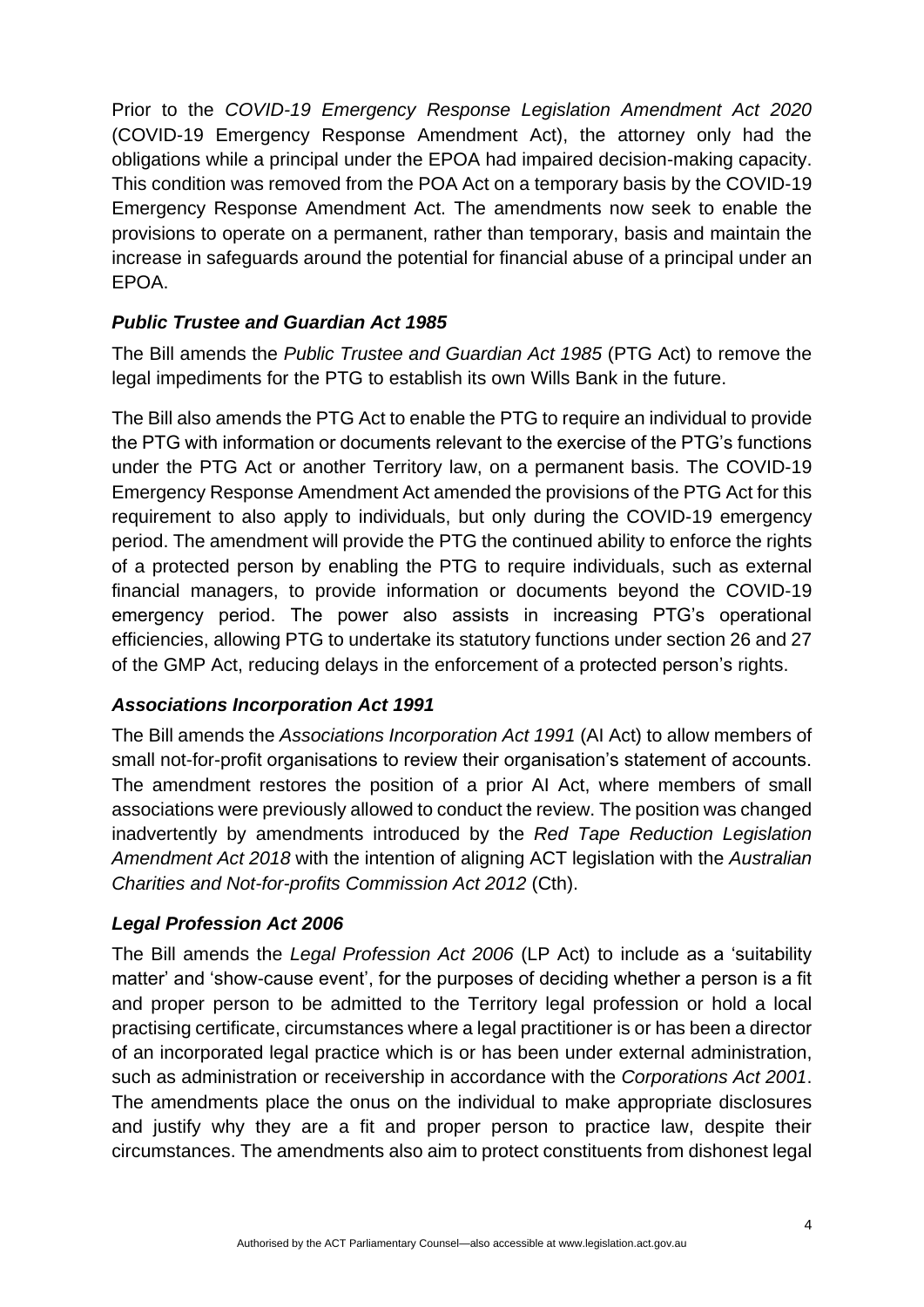practitioners, and safeguard and maintain the integrity of, and public confidence in, the Territory's legal profession.

The Bill also amends the LP Act to require the relevant law councils in the Territory to remove information about a person in the Territory from the register of disciplinary action upon the death of the person, as the information is no longer required to serve the public interest to protect the Territory community and the integrity of and public confidence in the Territory's legal profession.

### *Legislation Act 2001* **and** *Public Sector Management Act 1994*

The Bill amends the *Legislation Act 2001* (Legislation Act) to require the signature of the Chief Minister and the Minister in order for a statutory instrument to be taken to be signed by the Executive. The amendments seek to ensure a higher degree of oversight over the delegated legislation making powers of the Executive.

The Bill also amends the *Public Sector Management Act 1994* (the Public Sector Management Act) to provide that, where a Minister is authorised to act on the Chief Minister's behalf or on another Minister's behalf pursuant to section 14(3), this is subject to the requirements of sections 41 and 253 of the Legislation Act. The amendment will clarify the operation of section 14 of the Public Sector Management Act in light of the amendments to sections 41 and 253 of the Legislation Act.

### *Lotteries Act 1964*

The Bill amends the *Lotteries Act 1964* (Lotteries Act) to transfer the power to determine fees under the Lotteries Act from the Gambling and Racing Commission to the Minister administering the Lotteries Act. The amendment will align the Lotteries Act with other gaming laws where the Minister is provided with the power to determine fees and will lead to greater administrative efficiencies for the Territory Government.

### *Residential Tenancies Act 1997*

The Bill amends the *Residential Tenancies Act 1997* (RT Act) to change the person who is able to authorise an information booklet that a lessor must provide to a tenant. This information currently takes the form of the 'Renting Book'. The information booklet was previously authorised by the Commissioner for Fair Trading. This amendment will change the person who authorises the information booklet to the Director-General for the Directorate administering the RT Act. This is so the Directorate who has responsibility for developing and implementing changes to the RT Act will also be responsible for updating the Renting Book.

The Bill also amends the RT Act to clarify that an 'occupancy agreement' does not include an agreement to give a person a right to occupy premises where the person given the right to occupy is party to an agreement entered into honestly for the sale or purchase of the premises. The definition of 'occupancy agreement' was introduced by the *Residential Tenancies Amendment Act 2020 (No 2)* and it was not intended to apply to a right to occupy premises during a sale or purchase of premises.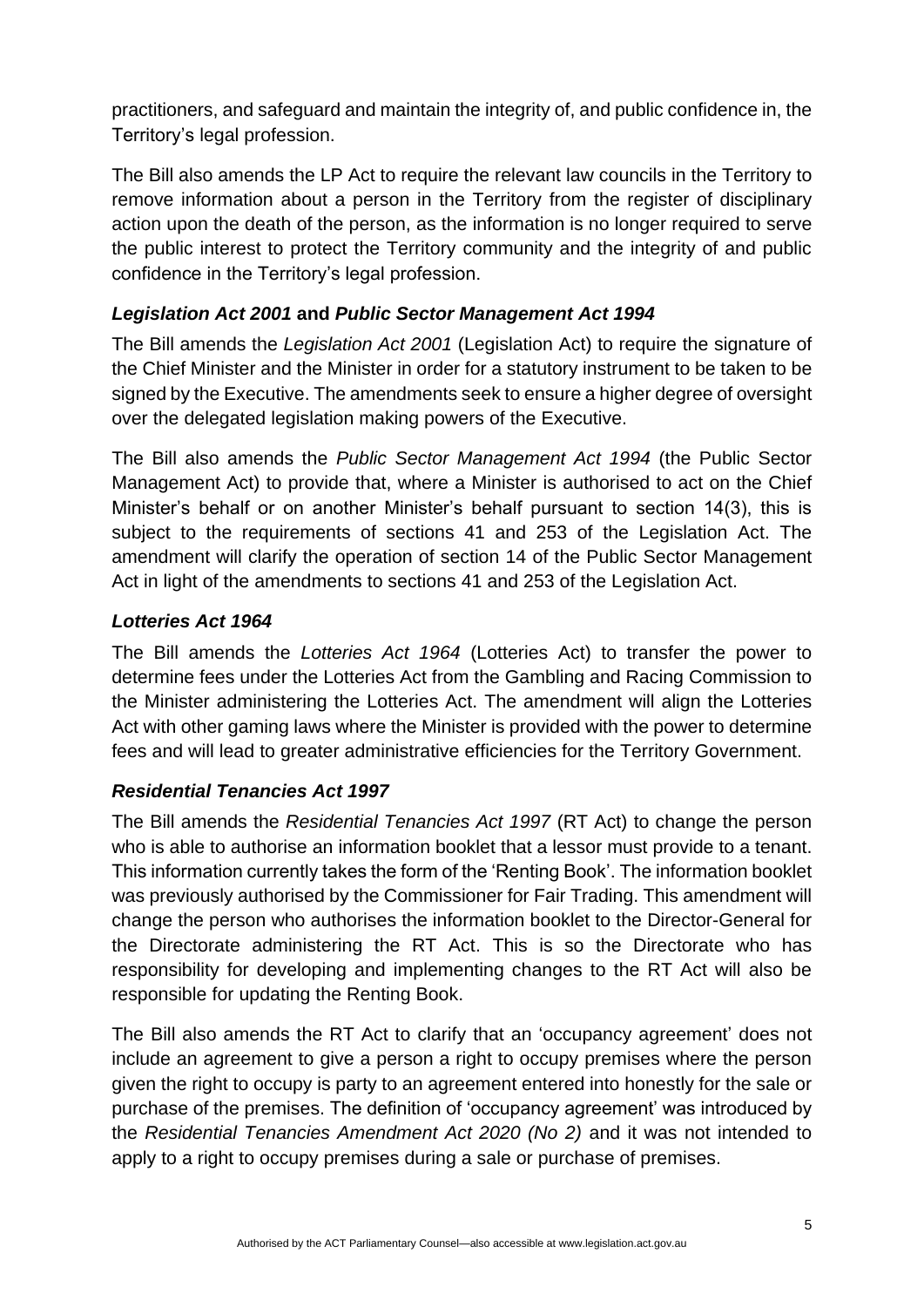### *Retirement Villages Regulation 2013*

The Bill amends the *Retirement Villages Regulation 2013* (RV Regulation) to update the references to provisions of the *Retirement Villages Act 2012*. The amendments correct the references which resulted from the insertion of section 159(4) into the *Retirement Villages Act 2012* by the *Retirement Villages Legislation Amendment Act 2019*. The insertion of section 159(4) changed the numbering of the paragraphs in section 159. The amendments thereby increase the clarity of the legislation.

### *Security Industry Regulation 2003*

The Bill amends the *Security Industry Regulation 2003* (SI Regulation) to update a reference from the *Casino Control Act 1988* to the *Casino Control Act 2006*. The reference is required to be updated as the *Casino Control Act 1998* was repealed by the *Casino Control Act 2006*.

### *Consequential amendments*

The Bill also makes consequential amendments to section 125(6) and the definition of 'Chapter 5 body Corporate' in the dictionary of the LP Act, and to section 14(4) of the Public Sector Management Act.

### **CONSULTATION ON THE PROPOSED APPROACH**

The proposed amendments are the result of consultation with and input from relevant stakeholders.

### **CONSISTENCY WITH HUMAN RIGHTS**

### *Administration and Probate Act 1929*

Section 38A of the AP Act currently provides that if a person who is entitled to an intestate estate is under 18 years of age and not married or in a civil union, the person is entitled to take a beneficial interest in the intestate estate on marrying, entering a civil union or turning 18. That is, vesting of the intestate estate is contingent on them turning 18, marrying or entering a civil union. The amendment to section 38A of the AP Act by clause 7 of the Bill provides for absolute (as opposed to contingent) vesting of an intestate estate in unmarried people under the age of 18. It thereby engages and promotes the right to equality and non-discrimination in section 8 of the *Human Rights Act 2004* (HR Act). Section 8 includes the right of everyone to enjoy their human rights without distinction or discrimination of any kind. The amendment removes discrimination on the basis of age and relationship status by allowing an intestate estate to vest absolutely in people who are both unmarried and under the age of 18.

### *Legal Profession Act 2006*

The amendments by clauses 16 and 20 of the Bill to section 11 and the dictionary of the LP Act require relevant persons to disclose, and for relevant legal authorities in the Territory to consider, an additional 'suitability matter' or 'show-cause event' in deciding if a person is a 'fit and proper' person to be admitted to the legal profession or to hold a local practising certificate as a solicitor or barrister. Where a legal practitioner is or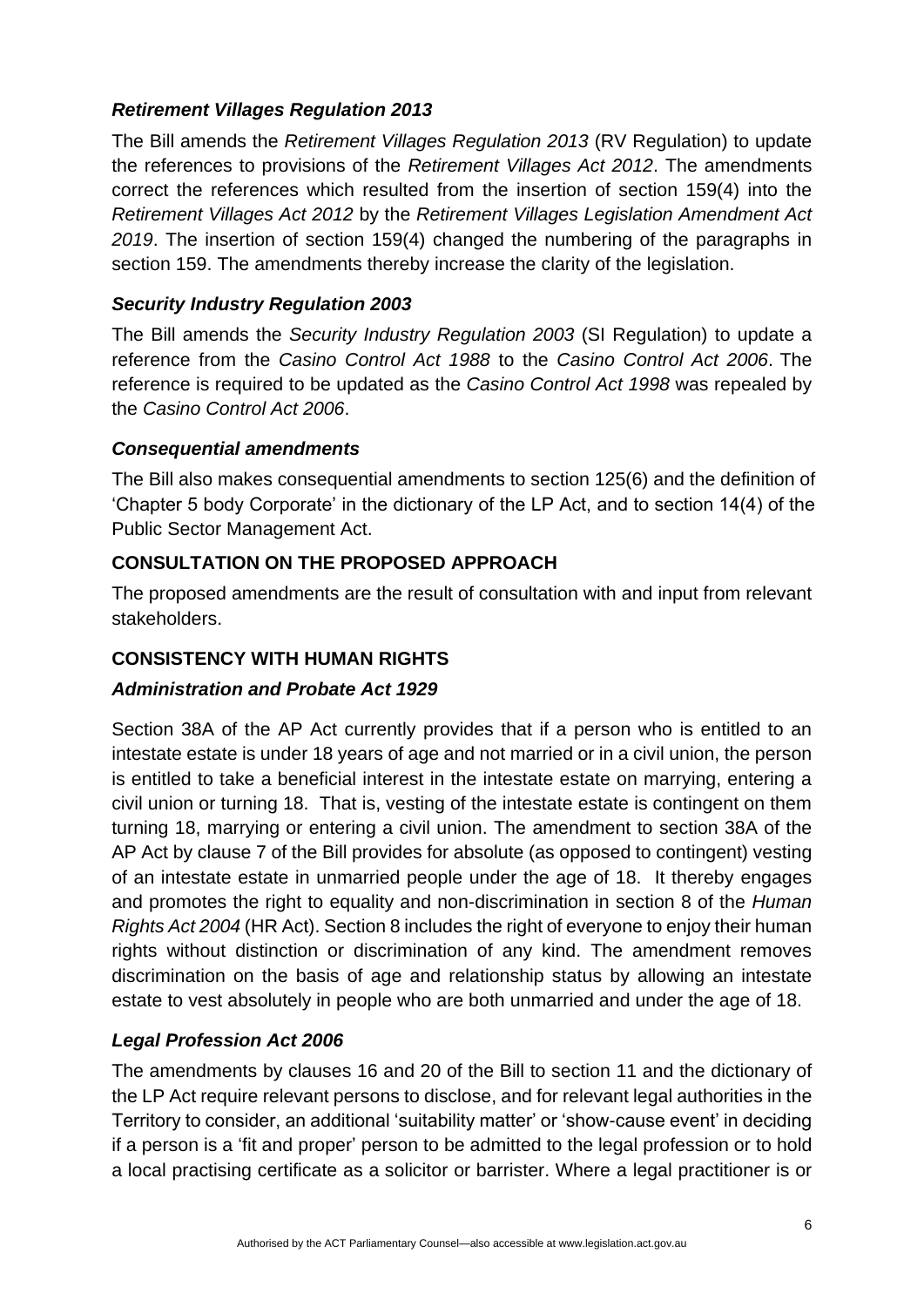was a director of an incorporated legal practice which is in or was a Chapter 5 body corporate, these circumstances must be disclosed and considered by the relevant persons and Territory legal authorities, respectively. The amendments to section 125(6) and the dictionary of the LP Act by clauses 17 and 19 of the Bill clarify that a 'Chapter 5 body corporate' is defined by section 9 of the *Corporations Act 2001* (Cth).

The measure engages the right to work in section 27B(1) of the HR Act insofar as it places conditions on a person's ability to be a member of the legal profession. Any limitation on this right is reasonable and demonstrably justified in accordance with section 28 of the HR Act. The measure seeks to achieve the legitimate purposes of enhancing public safety and maintaining the integrity of, and public confidence in, the Territory's legal profession. The measure is rationally connected to the legitimate purpose, as requiring disclosure or consideration of the additional suitability matter or show-cause event will assist in protecting constituents from dishonest legal practitioners. The measure does not mean that a person affected by the measure will be automatically precluded from admission as a legal practitioner or denied the holding of a practising certificate as a solicitor or barrister. Rather, the additional suitability matter and show-cause event is only one circumstance which must be disclosed to and considered by relevant legal authorities for the purposes of the fit and proper person test to decide if a person is to gain admission to the legal profession and hold a practising certificate as a solicitor or barrister in the Territory. This is the least restrictive means reasonably available to achieve the legitimate objectives of the measure.

### *Guardianship and Management of Property Act 1991*

The amendments to sections 62 and 64 the GMP Act by clauses 12 to 15 of the Bill, which remove the requirement for a principal under an EPOA to have impaired decision-making capacity before certain provisions of the GMP ACT may apply, engages and promotes the right to equality and non-discrimination in section 8 of the HR Act and the right to freedom of expression in section 16 of the HR Act. As principals under an EPOA with decision-making capacity may face difficulties protecting themselves under an EPOA without any external assistance or intervention, such as from elder abuse, the measure ensures that they may seek and receive information from an attorney and are able to enforce their rights on an equal basis with others, including with principals who have impaired decision-making capacity.

The measure also engages and potentially limits the right to privacy under section 12 of the HR Act of principals and attorneys under an EPOA.<sup>1</sup> The measure limits the right as it expands the circumstances where ACAT and the PA or PTG may require an attorney to produce stated books, accounts or other records and these documents may contain personal or sensitive information. Moreover, by broadening ACAT's

Authorised by the ACT Parliamentary Counsel—also accessible at www.legislation.act.gov.au

 $1$  The right provides for one's privacy, family, home or correspondence interfered with unlawfully or arbitrarily. The term 'unlawful' means that no interference can take place except in cases authorised by the law. 'Arbitrary interference' refers to interference with privacy and family that, even if provided for by law, is not reasonable, necessary, and proportionate in the circumstances.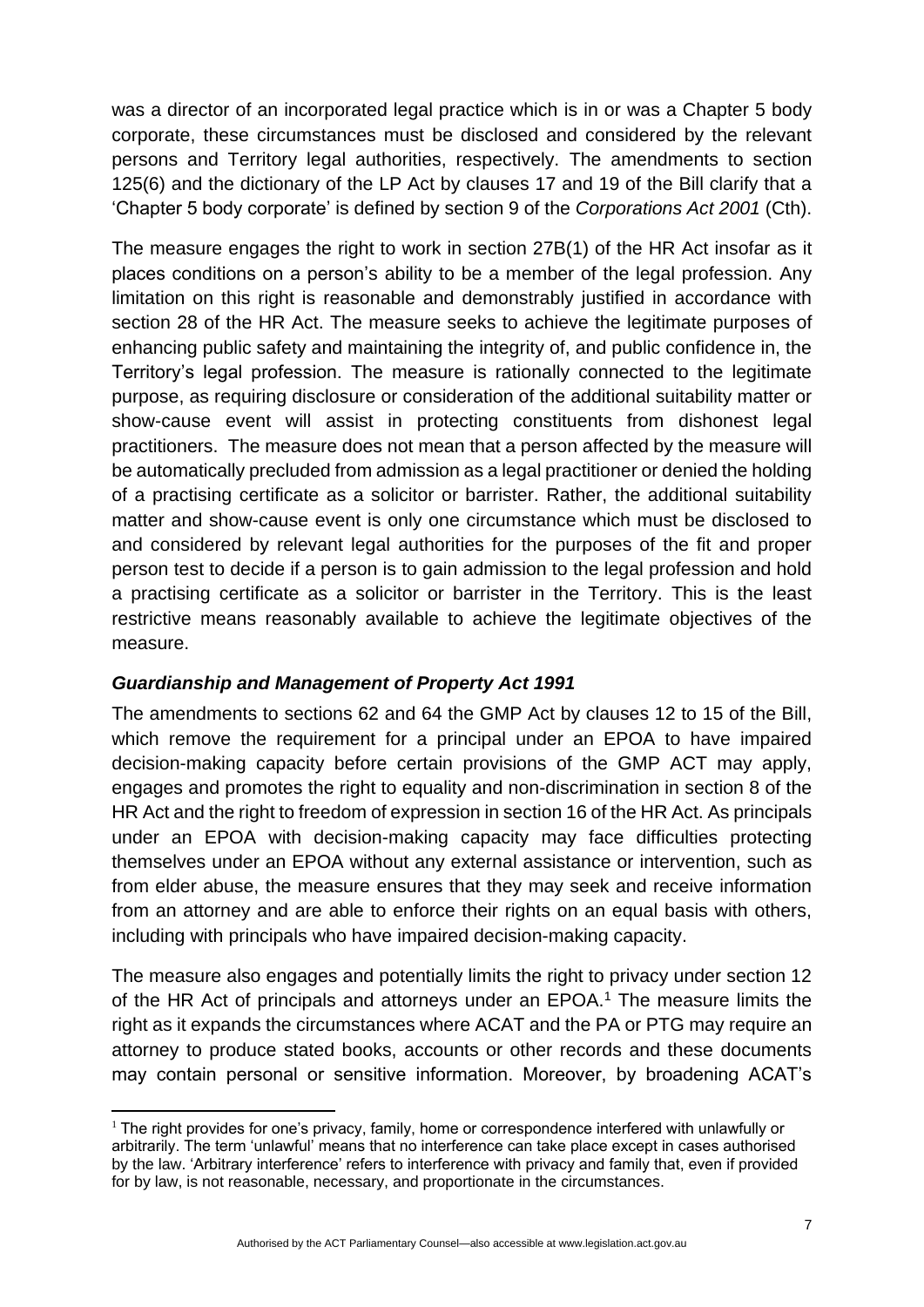powers, and the circumstances interested persons and someone else with leave may make an application to ACAT, the measure interferes with the personal decision of a principal to have an EPOA.

However, any interference with the right is reasonable and demonstrably justified in accordance with section 28 of the HR Act. The measure seeks to achieve the legitimate purpose of protecting principals under an EPOA and of detecting, reducing and responding to an attorney's misuse of an EPOA. The measure is reasonable, necessary and rationally connected to the legitimate purpose as it may assist in addressing elder abuse and other situations of abuse where significant imbalances of power exist between attorneys and principals under an EPOA. The measure also ensures the same level of accountability and transparency are maintained by attorneys when keeping records for principals with or without impaired decision-making capacity.

Further, the measure is narrow in its scope, enabling ACAT, the PA, the PTG and others to make orders, require records or make an application to ACAT, respectively, only in relation to matters and records arising from relevant EPOAs. Additionally, public sector agencies, such as ACAT, the PA and the PTG, are required to comply with the *Information Privacy Act 2014* (IP Act) and its Territory Privacy Principles (TPP). The TPP restrict the use and disclosure of personal information held by public sector agencies, to the extent that the information is not required under another Territory law.

### *Powers of Attorney Act 2006*

The amendments to sections 47 and 48 of the POA Act by clauses 27 to 30 of the Bill remove a requirement for a principal under an EPOA to have impaired decisionmaking capacity before requiring an attorney for a property matter to keep accurate records and accounts of all dealings and transactions made under the EPOA and to keep the attorney's property separate from the principal's property. These amendments engage and promote the right to equality and non-discrimination in section 8 of the HR Act and the right to freedom of expression in section 16 of the HR Act, including the freedom to seek and receive information. The measures ensure principals affected by the measure have the ability to enforce their rights on an equal basis with others, such as principals and attorneys where the principal has impaired decision-making capacity. Stronger protections for vulnerable persons in circumstances where they are dependent on others to undertake transactions on their behalf ensures their voices will be heard on an equal basis with others, promoting the rights to freedom of expression and equality before the law.

The measure engages and potentially limits the right of principals and attorneys to privacy in section 12 of the HR Act. The measure limits the right as it regulates the manner in which attorneys are to keep records and that the attorneys must keep records separate to principals. Despite the measure, the interference with the right is lawful and does not amount to an arbitrary interference. The measure is a permissible limitation that is reasonable and demonstrably justified in line with section 28 of the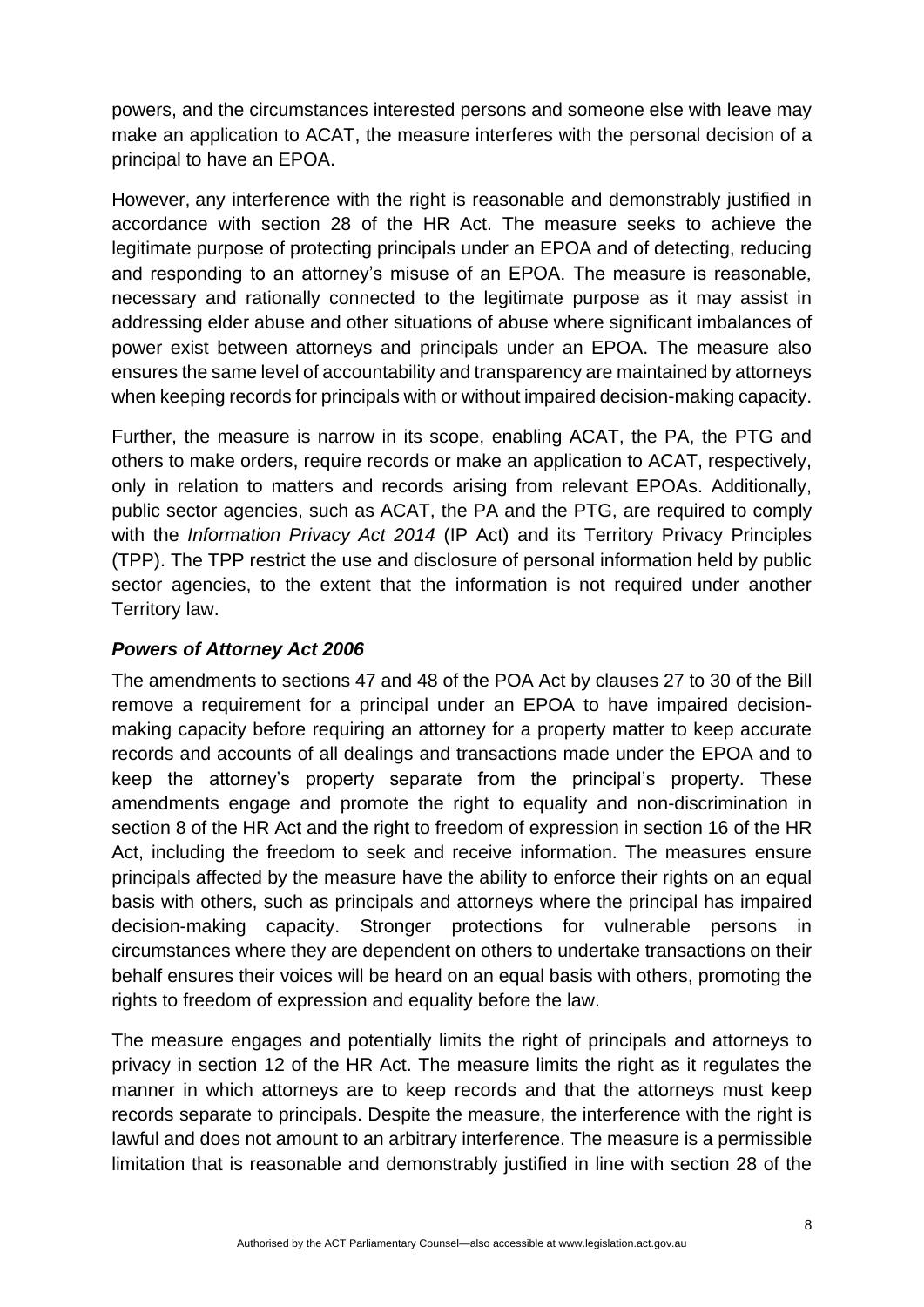HR Act. The measure seeks to achieve the legitimate purposes of safeguarding principals under an EPOA and detecting, reducing and responding to the misuse of an EPOA by an attorney, such as financial abuse. The measure is reasonable, necessary and rationally connected to the legitimate purpose as it requires, on a permanent basis, attorneys under an EPOA to maintain the same level of responsibility and transparency in keeping records irrespective of a principal's decision-making capacity.

The measure is proportionate to the legitimate purpose of the amendment and there are no less restrictive means reasonably available to achieve the objective of the amendments. The measure is also reasonable given the requirements are limited to particular circumstances. The measure only requires attorneys under an EPOA to keep accurate records and accounts, and keep their property separate from the principal's property, where there is a property matter and the attorney has decisionmaking capacity. Further, the proposed amendments do not create any additional powers for principals with decision-making capacity under an EPOA. Currently, principals with decision-making capacity under an EPOA can exercise their discretion to vary an EPOA or create limitations to a new EPOA as they see fit. This discretion to limit an EPOA could currently include a requirement for attorneys to keep accurate records and accounts, and to keep their property separate from the principal, in property matters and when the principal has decision-making capacity.

### *Public Trustee and Guardian Act 1985*

The amendments to section 66 of the PTG Act by clauses 33 and 34 of the Bill engage and promote the right to equality and non-discrimination in section 8 of the HR Act. They extend the power of the PTG on a permanent basis to require an individual, such as external financial managers, to provide it with information or documents relevant to its functions, and they assist in the safeguarding and enforcement of the rights of protected persons on an equal basis with others.

The amendments to the PTG Act engage and potentially limit the right to privacy in section 12 of the HR Act. The amendments enable the PTG to access third party information from an individual that may be relevant to the exercise of the PTG's functions under the PTG Act or another Territory law. Nonetheless, the measure is reasonable and demonstrably justified in accordance with section 28 of the HR Act. The measure seeks to achieve the legitimate purposes of providing the PTG the ability, on a permanent basis, to enforce the rights of a protected person and to reduce any delay in the enforcement of those rights. The measure is rationally connected to the legitimate purpose as it would allow the PTG to comply with its role to examine external managers' accounts under sections 26 and 27 of the GMP Act.<sup>2</sup> The measure would also allow the PTG to comply with its obligations related to its appointment, such as where it has been appointed as trustee, as administrator for intestate estates, as

 $2$  Section 26 of the GMP Act requires a manger to file accounts and other documents relating to the management of the relevant property that are prescribed with the PTG. Section 27 of the GMP Act requires the PTG to examine accounts and documents specified in section 26.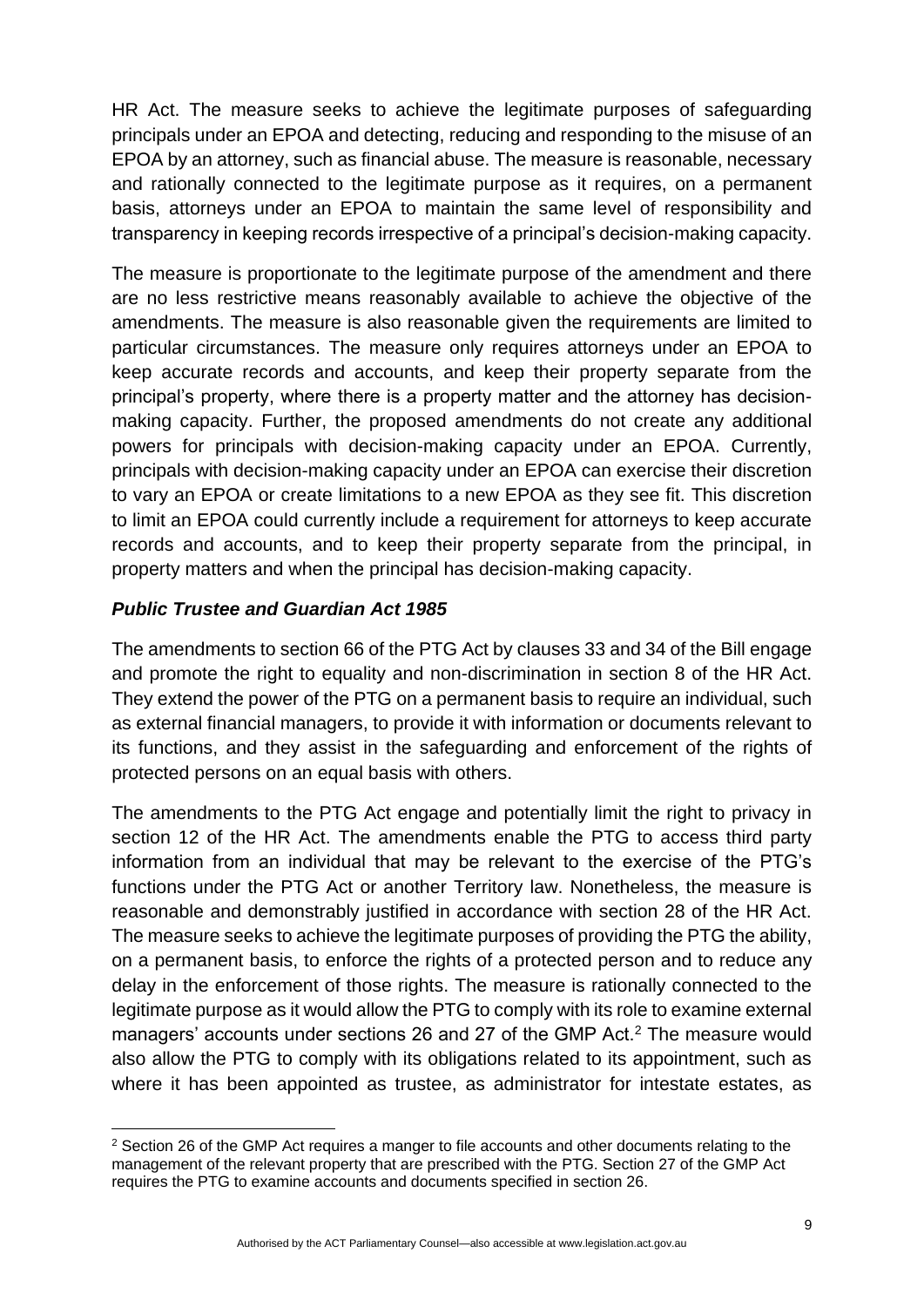executor and to examine financial accounts. Prior to the introduction of the temporary amendments under the COVID-19 Emergency Response Amendment Act, the PTG was prevented from fulfilling the PTG's role of examining external managers' accounts under sections 26 and 27 of the GMP Act. The PTG was also unable to compel and experienced difficulty obtaining information from individuals, such as financial managers, to provide information to the PTG in order to enforce a protected person's rights.

The measure is proportionate to the legitimate purposes and there are no less restrictive means reasonably available to achieve the purpose the measure seeks to achieve. The measure neither permits the PTG to require individuals to provide third party information which is not relevant to the exercise of the PTG's functions nor provides any offence provisions for non-compliance with the requirement. Further, the PTG Act and other Territory laws provide safeguards on the use of the information by the PTG. Section 65A of the PTG Act makes it an offence for the information holder (which includes anyone who exercises or has exercised functions under the PTG Act) to disclose protected information (being information disclosed to or obtained by an information holder) because of the exercise of a function under the PTG Act by an information holder or someone else. Additionally, as the PTG is bound by the TPP contained in the IP Act, the PTG is unable to use and disclose any personal they receive without limits.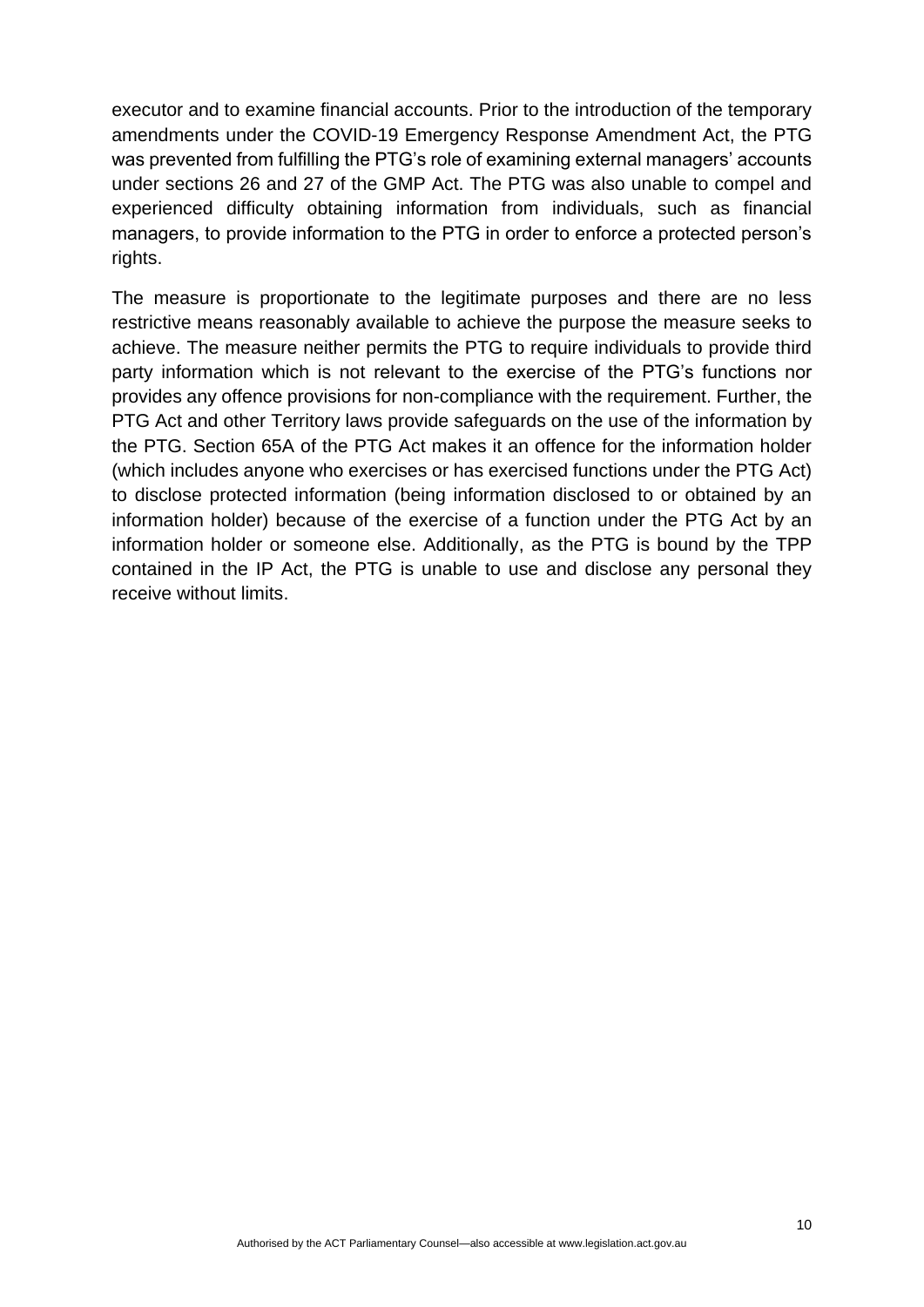### Justice and Community Safety Legislation Amendment Bill 2020

*Human Rights Act 2004 - Compatibility Statement*

In accordance with section 37 of the *Human Rights Act 2004* I have examined the **Justice and Community Safety Legislation Amendment Bill 2020**. In my opinion, having regard to the Bill and the outline of the policy considerations and justification of any limitations on rights outlined in this explanatory statement, the Bill as presented to the Legislative Assembly **is** consistent with the *Human Rights Act 2004.*

………………………………………………….

Shane Rattenbury MLA Attorney-General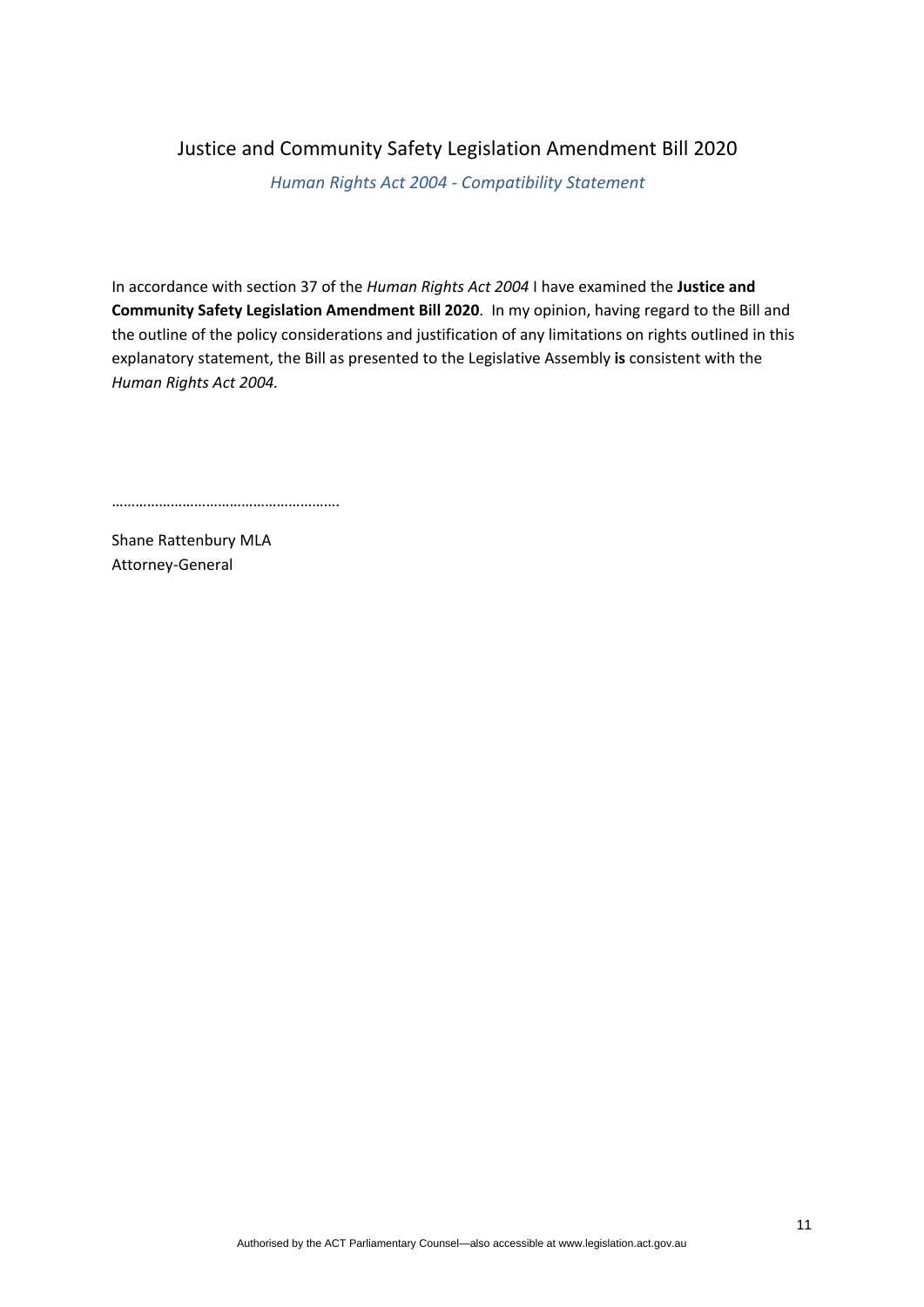### **CLAUSE NOTES**

### **Part 1 Preliminary**

#### **Clause 1 Name of Act**

This clause is a formal provision setting out the name of the Act as the *Justice and Community Safety Legislation Amendment Bill 2020* (the Act).

#### **Clause 1 Commencement**

This clause provides for commencement of different provisions in the Act.

The provisions in the Act, except for section 35, commence on the  $7<sup>th</sup>$  day after the Act's notification day.

Section 35 commences on the commencement of section 25 of the *Residential Tenancies Amendment Act 2020 (No 2)*.

### **Clause 2 Legislation amended**

This clause is a formal provision identifying that the Act amends the following legislation:

- *ACT Civil and Administrative Tribunal Act 2008;*
- *ACT Civil and Administrative Tribunal Regulation 2009*;
- *Administration and Probate Act 1929*;
- *Associations Incorporation Act 1991*;
- *Crimes (Sentence Administration) Act 2005*;
- *Guardianship and Management of Property Act 1991*;
- *Legal Profession Act 2006*;
- *Legislation Act 2001*;
- *Lotteries Act 1964*;
- *Mental Health Act 2015*;
- *Powers of Attorney Act 2006*;
- *Public Sector Management Act 1994;*
- *Public Trustee and Guardian Act 1985*;
- *Residential Tenancies Act 1997*;
- *Retirement Villages Regulation 2013*;
- *Security Industry Regulation 2003*; and
- *Wills Act 1968*.

### **Part 2 ACT Civil and Administrative Tribunal Act 2008**

#### **Clause 4 Section 115C**

This clause substitutes section 115C of the ACAT Act to prescribe the purposes for which a trust amount in the ACAT Trust may be used. The intent of the clause is to clarify that a trust amount in the ACAT Trust is to be flexibly applied across the prescribed purposes identified in the clause.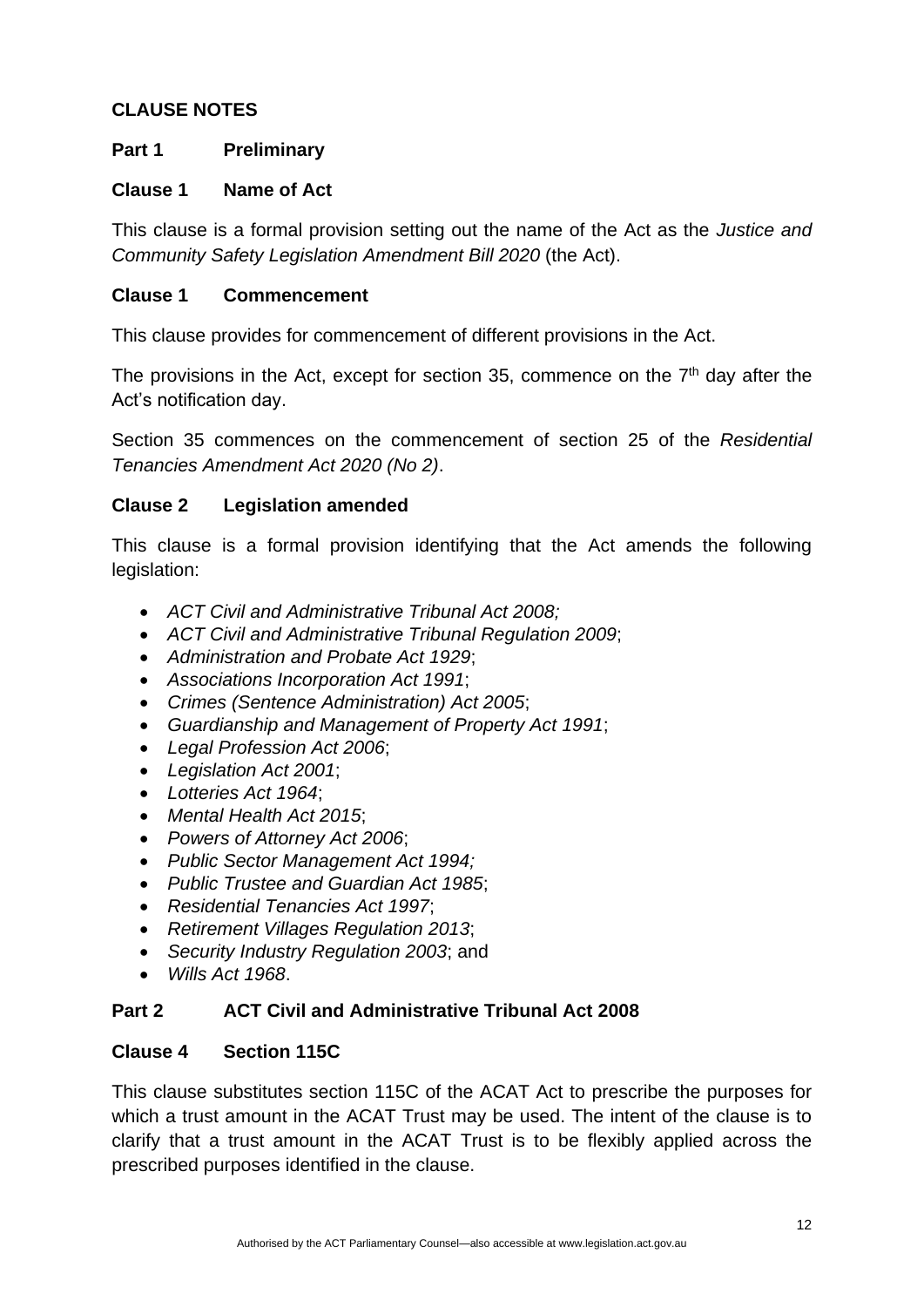### **Part 3 ACT Civil and Administrative Tribunal Regulation 2009**

### **Clause 5 Sections 9 and 10**

This clause substitutes sections 9 and 10 of the ACAT Regulation to clarify the prescribed purposes for amounts paid under the *Agents Act 2003* into the ACAT Trust, including to reimburse the Territory for the cost of the ACAT Act, and to provide that the purposes mentioned in section 28 of the RT Act are also prescribed purposes.

### **Part 4 Administration and Probate Act 1929**

### **Clause 6 Section 38A**

The current provision outlines the role of the PTG by reference to the 'Ordinary in England'. This language does not aid in general understanding of the PTG's role. This clause substitutes section 38A of the AP Act to clarify the role of the PTG. It provides that, upon a person's death their real and personal property will vest in the PTG in accordance with the common law until an administrator or executor is appointed. It clarifies that the PTG *may* undertake the administration of a person's estate, however, it also provides that the PTG is *not required* to administer the estate, act as trustee or any trust created by a person's will or exercise any discretion, power or authority of a personal representative, trustee or devisee. The intent of the clause is to align with and not displace the common law which allowed the vesting of an intestate deceased estate in the 'Ordinary in England' and, as a result of the vesting, provided the Ordinary with roles and functions for the intestate deceased estate at common law.

#### **Clause 7 Section 46**

This clause substitutes section 46 of the AP to allow an intestate estate to vest absolutely (as opposed to contingently) in a child. The intention of the clause is to remove any discriminatory language impeding the vesting of an intestate estate in persons who are unmarried and who are under the age of 18.

### **Part 5 Associations Incorporation Act 1991**

### **Clause 8 Definitions—pt 5 Section 70B, definition of reviewer, paragraph (a)**

This clause omits the words 'a member or' and substitutes them with 'an' in section 70B of the AI Act. The intent of the clause is to remove the impediment for members of a small association to review the association's statement of accounts. The types of organisations that this amendment is intended to target are community groups that are not registered charities or not-for-profit agencies, such as rotary clubs.

### **Part 6 Crimes (Sentence Administration) Act 2005**

### **Clause 9 Victims register—young offenders**

**Section 215A(6)**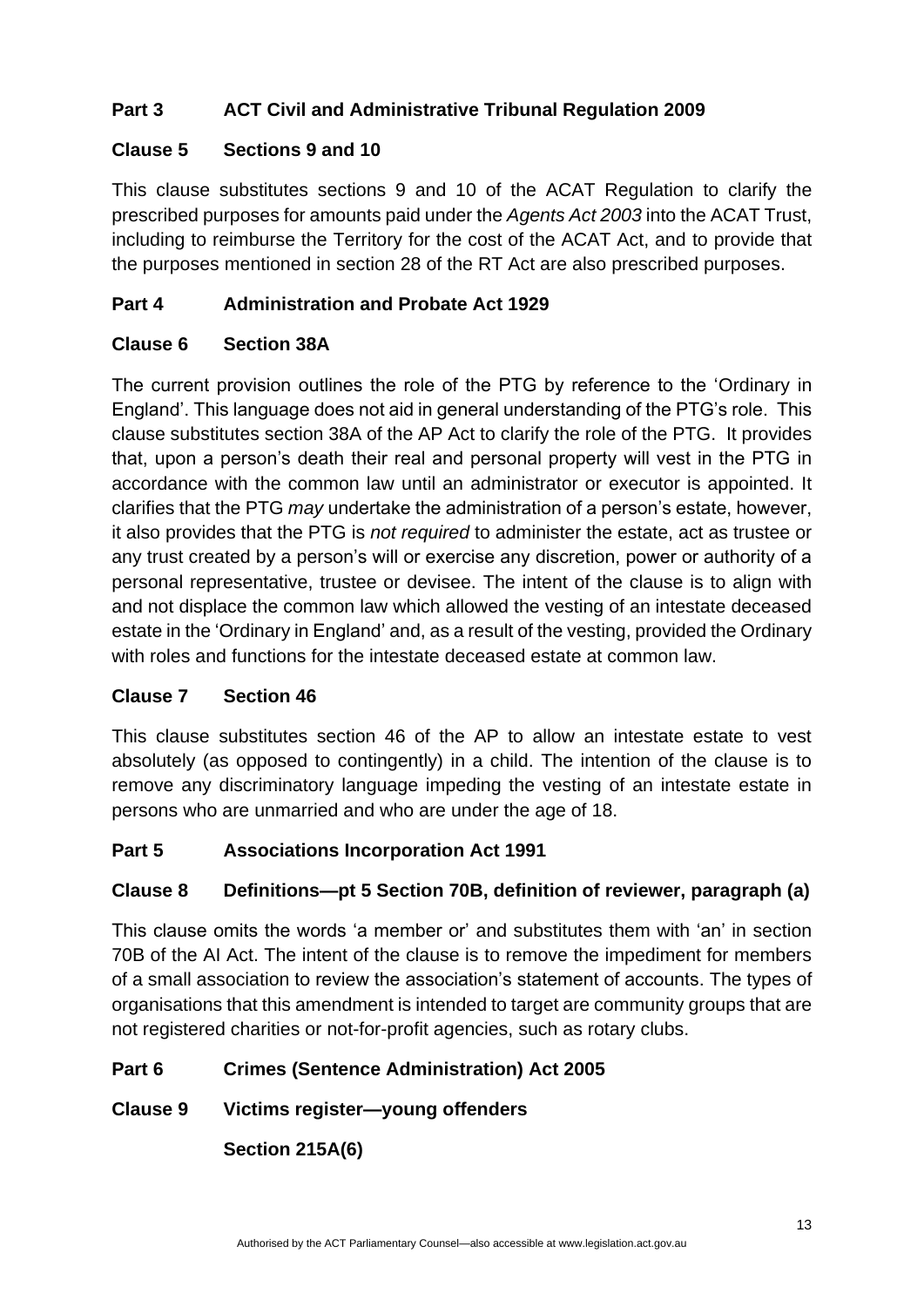This clause omits section 215A(6) of the CSA Act in order to remove the definition of the 'director-general' in section 215A as the 'director-general responsible for the *Children and Young People Act 2008*'. The intent of the clause is to ensure that the reference to director-general in section 215A refers to the Director-General of JACS, as the Director-General of JACS is responsible for the Youth Justice Register.

## **Clause 10 Disclosures to registered victims—young offenders**

## **Section 216A(5), definition of director-general**

This clause omits the definition of 'director-general' in section 216A(5) of the CSA Act as the 'director-general of the *Children and Young People Act 2008*'. The intent of the clause is to ensure that the reference to director-general in section 216A refers to the Director-General of JACS, as the Director-General of JACS is responsible for the Youth Justice Register.

## **Part 7 Guardianship and Management of Property Act 1991**

## **Clause 11 ACAT directions etc for enduring powers of attorney**

### **Section 62(1)**

This clause omits the phrase 'if the principal has impaired decision-making capacity' in section 62(1) of the GMP Act. The intent of the clause is to ensure that section 62 generally applies in relation to an EPOA irrespective of whether the principal has impaired decision-making capacity.

### **Clause 12 Sections 62(4) and (5)**

This clause substitutes sections 62(4) and (5) of the GMP Act to provide that ACAT may appoint a guardian or manager for the principal under an EPOA, where ACAT revokes or suspends the EPOA and the principal has impaired decision-making capacity. The intent of the clause is to ensure that the amendment to section 62(1) does not apply to the power of ACAT to appoint a guardian or manager for a principal under an EPOA in circumstances where ACAT revokes or suspends the EPOA and the principal has impaired decision-making capacity. The intention of this clause is to maintain the current situation in that ACAT may only appoint a guardian or manager for a principal under an EPOA where the principal has impaired decision-making capacity.

### **Clause 13 Request for accounts—enduring powers of attorney**

# **Section 64(1)**

This clause omits section 64(1) of the GMP Act. The intent of the clause is to ensure that section 64 applies in relation to an EPOA irrespective of whether the principal has impaired decision-making capacity.

# **Clause 14 Section 64(2)**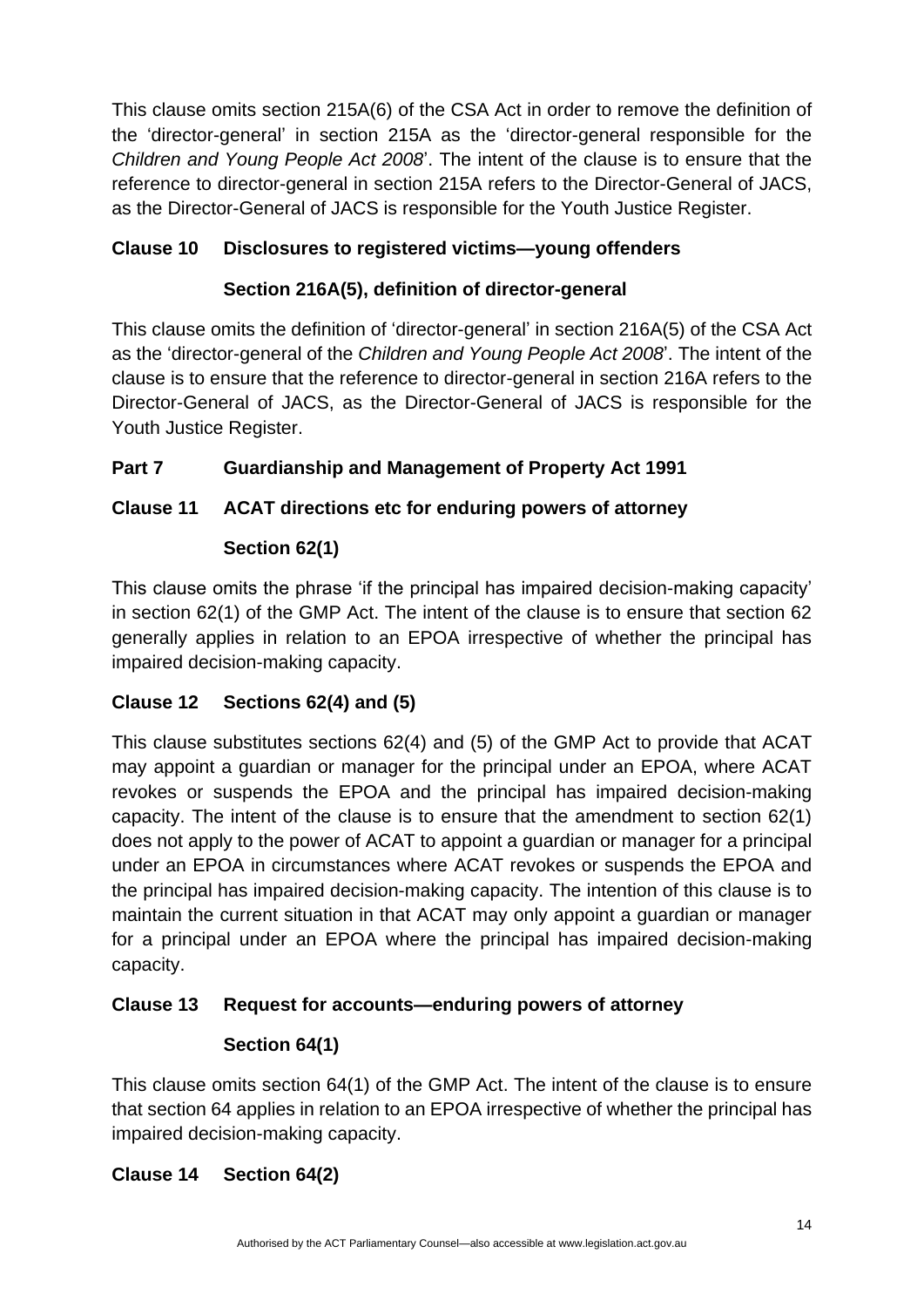This clause omits the phrase 'the enduring' in section 64(2) of the GMP Act and inserts the phrase 'an enduring' in the provision. The intent of the clause is to improve the legibility of the provision, which is affected by the amendment to section 64(1).

### **Part 8 Legal Profession Act 2006**

### **Clause 15 Suitability matters**

### **New section 11(1)(ba)**

This clause inserts a new section 11(1)(ba) in the LP Act to extend the definition of a 'suitability matter' to include whether a person is or was a legal practitioner who was also a director of an incorporated legal practice while the practice is or was an externally-administered body corporate under the *Corporations Act 2001* (Cth).

### **Clause 16 External administration proceedings under Corporations Act**

### **Section 125(6)**

This clause omits section 125(6) of the LP Act. The intent of the clause is to ensure that a consistent definition of 'Chapter 5 body corporate' in the LP Act is reflected in the dictionary of the LP Act.

### **Clause 17 Register of disciplinary action**

### **New section 448(2A)**

This clause inserts a new section 448(2A) in the LP Act which provides a requirement for relevant law councils to remove all information of a legal practitioner from the register of disciplinary action once the legal practitioner is deceased.

### **Clause 18 Dictionary, new definition of Chapter 5 body corporate**

This clause inserts a definition of 'Chapter 5 body corporate' in the dictionary of the LP Act. The intent of the clause is to ensure that a consistent definition of 'Chapter 5 body corporate' is used throughout the LP Act.

### **Clause 19 Dictionary, definition of show-cause event, new paragraph (aa)**

This clause inserts a new paragraph (aa) in the dictionary of the LP Act to extend the definition of 'show-cause' event in the dictionary to include whether a person is or was a legal practitioner who was also a director of an incorporated legal practice while the practice is or was becoming a Chapter 5 body corporate.

### **Part 9 Legislation Act 2001**

### **Clause 20 Making of certain statutory instruments by Executive**

**Section 41(2)(b)**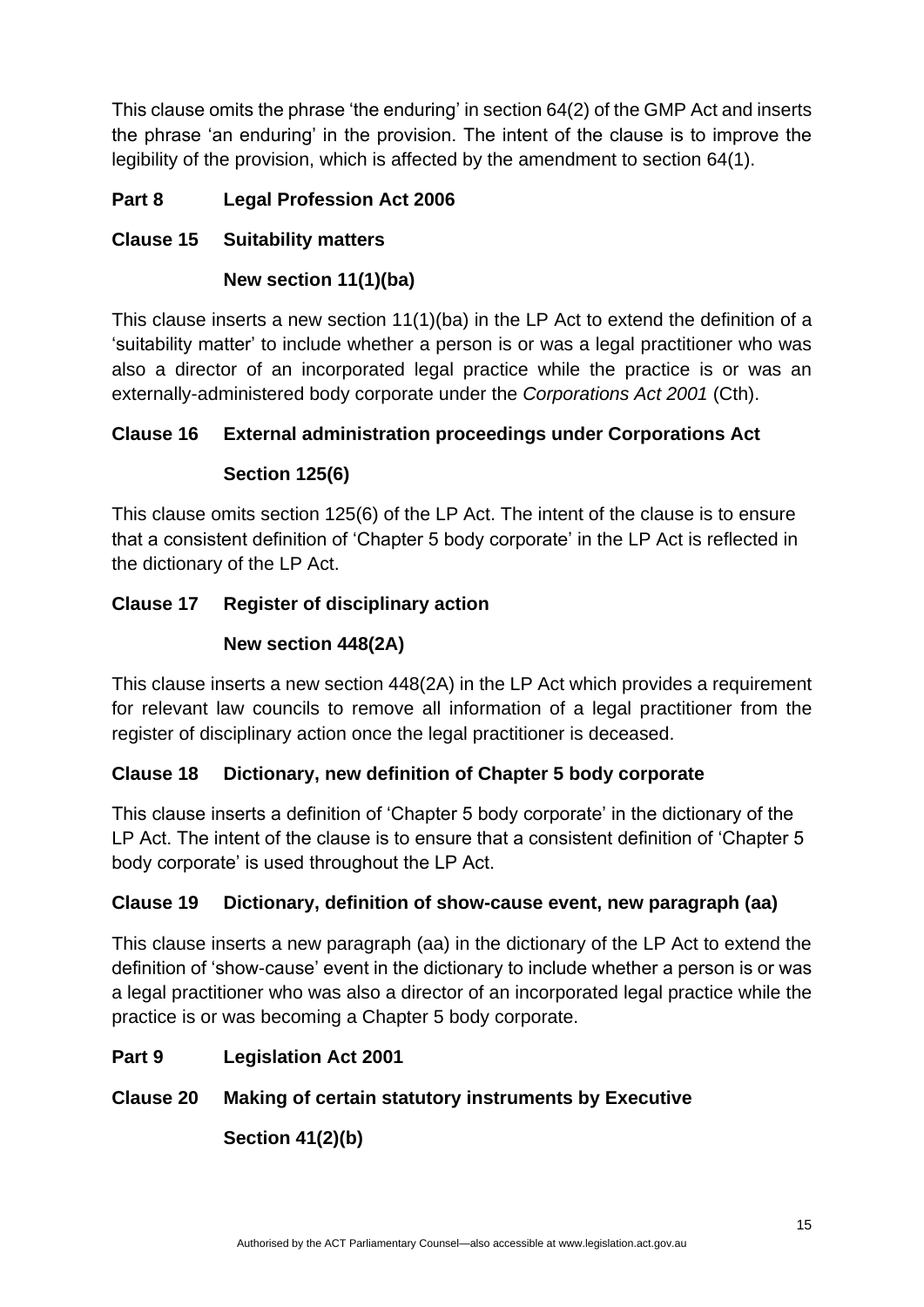This clause substitutes the current section 41(2)(b) to provide that the Chief Minister and Responsible Minister are included as signing Ministers. The effect of this is that subordinate laws and disallowable instruments will be taken to have been signed by the Executive and made where it is signed by the Chief Minister and responsible Minister. The intent of the clause is to provide a higher degree of oversight in relation to the subordinate law and disallowable instrument making powers of the Executive. The amendments do not prevent a single minister signing subordinate laws and disallowable instruments where this is provided for in enabling legislation.

### **Clause 21 Section 41(4)**

This clause substitutes the current section 41(4) to provide that where the Chief Minister or Minister cannot sign due to absence from the ACT, illness or are on leave, the Ministers are not required to obtain the signature of the Chief Minister or Minister. The intent of the clause is to provide flexibility for where the Chief Minister or Minister are not available due to the specific reasons outlined. It is also open to the Chief Minister to delegate their functions under section 41 via instrument pursuant to section 254A of the Legislation Act.

### **Clause 22 Exercise of functions of Executive**

### **Section 253(3)**

This amendment changes the signing requirements for statutory instruments which are made by the Executive (other than a subordinate law or disallowable instrument). For instruments made by the Executive, the clause substitutes the current section 253(3) to provide that a statutory instrument must be signed by the Chief Minister and 1 or more other Ministers who are members of the Executive. The intent of the clause is to provide a higher degree of oversight in relation to the regulation making powers of the Executive. The amendments do not prevent a single minister signing a statutory instrument where this is provided for in enabling legislation. It remains opens to the Chief Minister to delegate their functions under section 253(3) via instrument pursuant to section 254A of the Legislation Act.

### **Part 10 Lotteries Act 1964**

### **Clause 23 Section 18A(1)**

This clause omits the word 'commission' and substitutes it with 'Minister' in section 18A(1) of the Lotteries Act. The intent of the clause is to provide the Minister administering the Lotteries Act the power to determine fees under the Lotteries Act.

### **Part 11 Mental Health Act 2015**

### **Clause 24 Removing persons from affected person register**

**Section 133(3)**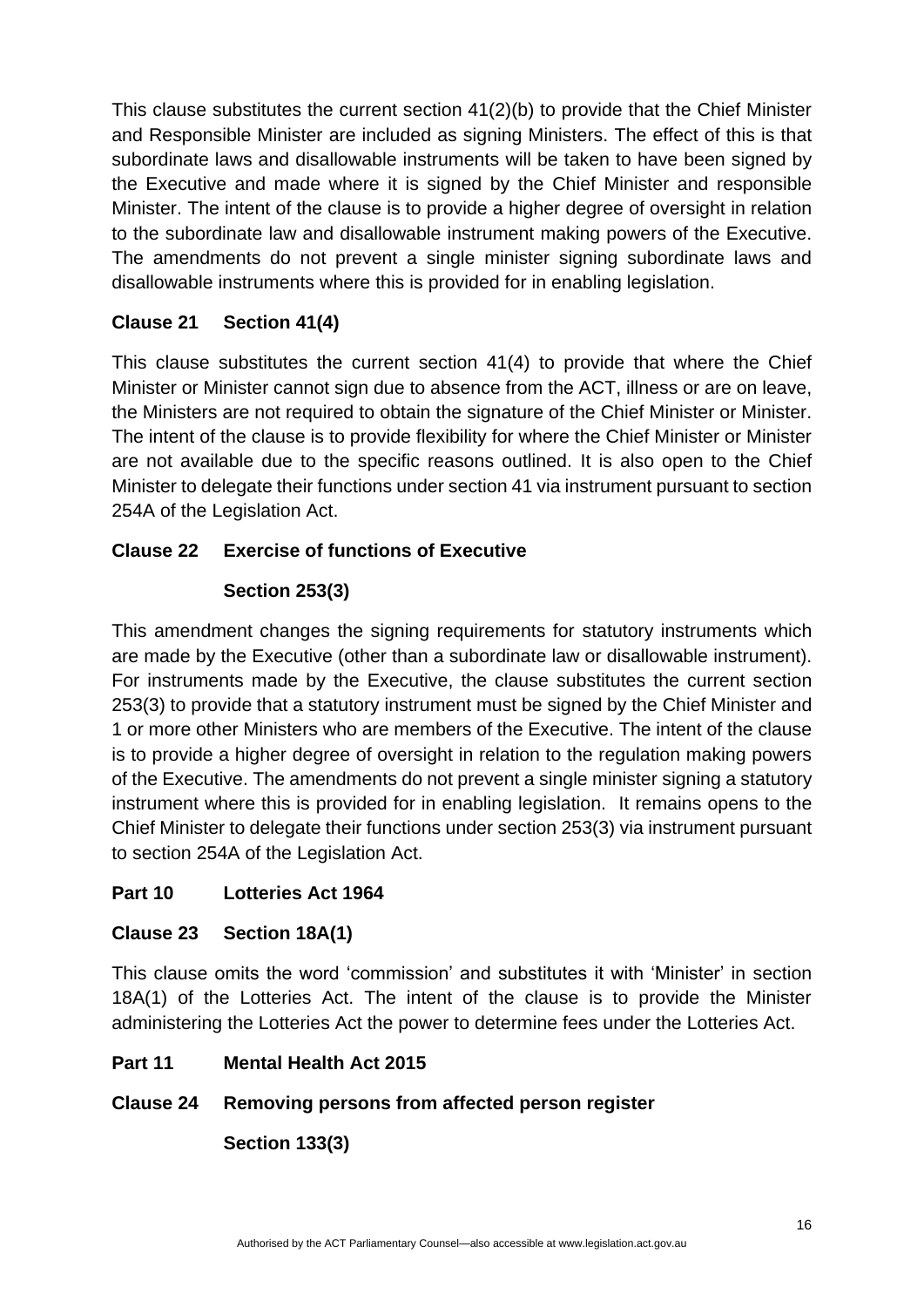This clause substitutes section 133(3) of the MH Act to provide that the directorgeneral is only required to give written notice of intention to remove a person from the register to the affected person and not the VOCC. The clause also clarifies that the director-general may delegate this function to the VOCC. The intent of the clause is to reflect that following the passage of this Bill, the VOCC will be administering the Affected Person Register on behalf of the Director-General of JACS.

## **Clause 25 Section 133(4)**

This clause omits the phrase 'or the victims of crime commissioner' in section 133(4) of the MH Act to ensure only the victim, rather the VOCC as well, has 28 days to comply with the requirement of section 133(4). The intent of the clause is to reflect that the VOCC will be administering the Affected Person Register on behalf of the Director-General of JACS.

## **Part 12 Powers of Attorney Act 2006**

### **Clause 26 Keeping records – enduring powers of attorney**

### **Section 47(1)**

This clause omits the phrase 'while the principal has impaired decision-making capacity' in section 47(1) of the POA Act. The intent of the clause is to require an attorney under an EPOA to keep accurate records and accounts of all dealings and transactions even where the principal has decision-making capacity.

### **Clause 27 Sections 47(2) to (4)**

This clause omits section 47(2) of the POA Act which provides the requirement for an attorney under an EPOA to keep accurate records and accounts of all dealings and transactions whether or not the principal has impaired decision-making capacity only during the COVID-19 emergency period. This clause also omits section 47(3) which provides the definition of 'COVID-19 emergency' and 'COVID-19 emergency period' and omits section 47(4) which provides for the expiry period of sections 47(2) and (3). The intent of this clause is to ensure that the amendment to section 47(1) applies on a permanent basis and not only during the COVID-19 emergency period.

### **Clause 28 Keeping records separate – enduring powers of attorney**

### **Section 48(1)**

This clause omits the phrase 'while the principal has impaired decision-making capacity' in section 48(1) of the POA Act. The intent of the clause is to require an attorney under an EPOA to keep their property separate from the principal's property even where the principal has decision-making capacity.

### **Clause 29 Sections 48(1A), (3) and (4)**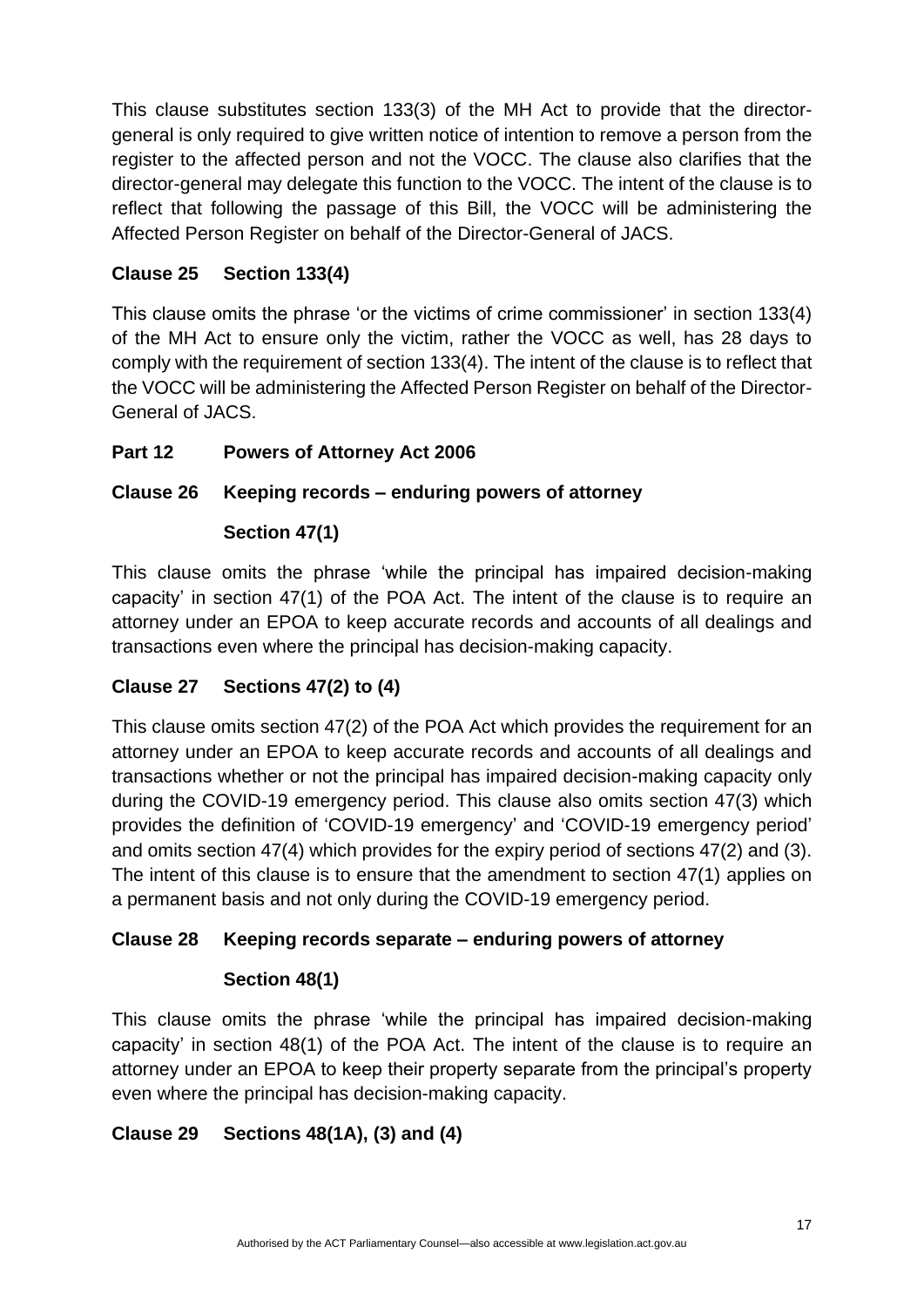This clause omits section 48(1A) of the POA Act which provides that an attorney under an EPOA must keep their property separate from the principal whether or not the principal has decision-making capacity only during the COVID-19 emergency period. The clause also omits section 48(3) the definition of 'COVID-19 emergency' and 'COVID-19 emergency period', and omits section 48(4) which provides for the expiry period of sections 48(1A) and (3). The intent of this clause is to ensure that the amendment to section 48(1) applies even where the principal has decision-making capacity on a permanent basis and not only during the COVID-19 emergency period.

# **Part 13 Public Sector Management Act 1994**

# **Clause 30 Ministerial responsibility and functions of administrative units**

# **Section 14(4)**

This clause substitutes the current section 14(4) and provides that section 14(3) is subject to sections 41 and 253 of the Legislation Act. The amendment is consequential to amendments to sections 41 and 253 of the Legislation Act. The intent of the clause is to clarify the operation of section 14 of the *Public Sector Management Act 1994* in light of the amendments to sections 41 and 253 of the Legislation Act.

# **Part 14 Public Trustee and Guardian Act 1985**

# **Clause 31 Section 22(2) and (3)**

The clause substitutes section 22(2) and (3) of the PTG Act and substitutes it so as to allow the PTG to accept a will for deposit with it irrespective of whether the PTG is appointed as an executor of the will. The intent of the clause is to remove any legal impediment for the PTG to accept a will.

## **Clause 32 Public trustee and guardian may require information or documents**

# **Section 66(1)**

This clause omits the reference to 'other than an individual' in section 66 of the PTG Act to allow the PTG on a permanent basis to require an individual, in addition to an entity, to provide it with information or documents relevant to the exercise of the PTG's functions under the PTG Act or another Territory law. The intent of the clause is to assist the PTG to enforce the rights of a protected person by requiring external managers to provide information or documents, which helps to reduce delay in the enforcement of the protected person's rights.

# **Clause 33 Sections 66(1A), (3) and (4)**

This clause omits sections 66(1A) of the PTG Act which provides that the PTG may by written notice given to an individual require an individual to provide it with stated information or documents relevant to the exercise of the PTG's functions under the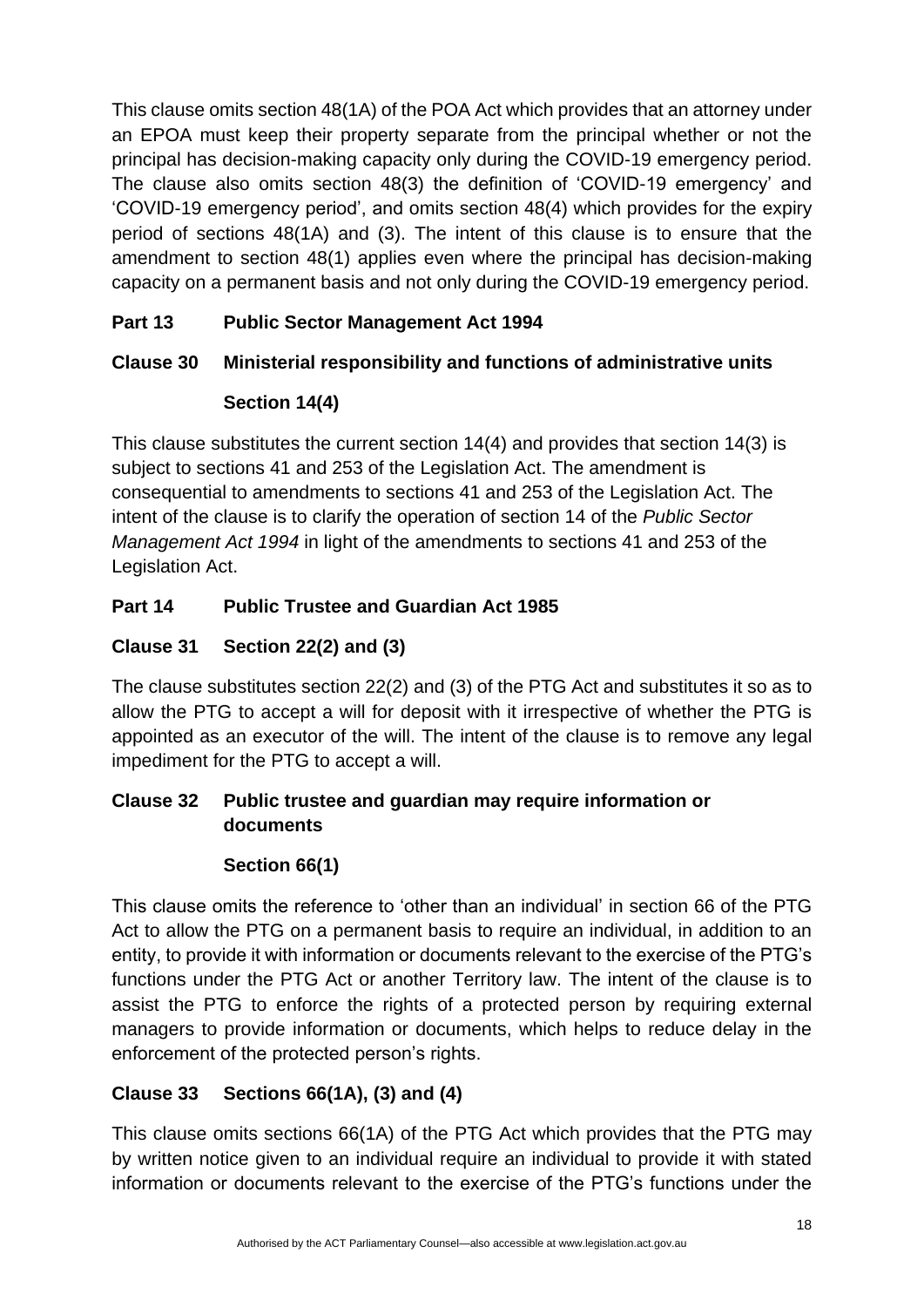PTG Act or another Territory law. The clause also omits section 66(3) which provides the definition of a COVID-19 emergency and COVID-19 emergency period, and omits section 66(4) which provides for the expiry period of sections 66(1A) and (3). The intent of this clause is to ensure that the amendment to section 66(1) applies to individuals on a permanent basis and not only during the COVID-19 emergency period.

# **Part 15 Residential Tenancies Act 1997**

# **Clause 34 New Section 71CA(da)**

This clause inserts a new paragraph to 71CA of the RT Act to provide that an 'occupancy agreement' does not include an agreement to occupy premises which is the subject of an agreement entered into honestly for the sale or purchase of premises. The intent of the clause is to clarify that an occupancy agreement was not intended to apply to a right to occupy premises during a sale or purchase of premises.

# **Clause 35 Schedule 1, clause 13(1)**

This clause omits the reference to 'commissioner for fair trading' and inserts director general in clause 13(1) of schedule 1 to the RT Act. The intent of the clause is to allow the Director-General of the Directorate administering the RT Act to also authorise the information booklet (currently the 'Renting Book') that a lessor must provide to a tenant.

# **Part 16 Retirement Villages Regulation 2013**

# **Clause 36 Sections 35, 36 and 37, headings**

This clause substitutes the headings of sections 35, 36 and 37 in the RV Regulation from '159(4)(a)' to '159(5)(a)', '159(4)(b)' to '159(5)(b)', and '159(5)(d)' to '159(6)(d)', respectively. This rectifies incorrect section references to the RV Act.

# **Part 17 Security Industry Regulation 2003**

# **Clause 37 Exempt people – Act, s 9**

### **Section 6(1)(k)**

This clause omits the reference '*Casino Control Act 1988*' and inserts '*Casino Control Act 2006*' in section 6(1)(k) of the SI Regulation. This updates the Act reference to the Act currently in force.

# **Part 18 Wills Act 1968**

# **Clause 38 Section 31C**

This clause substitutes the current section 31C of the Wills Act to introduce a 30-day survivorship provision. This provision will mean that if a person is entitled to an interest in an estate (either through the deceased person's will or on intestacy) and does not